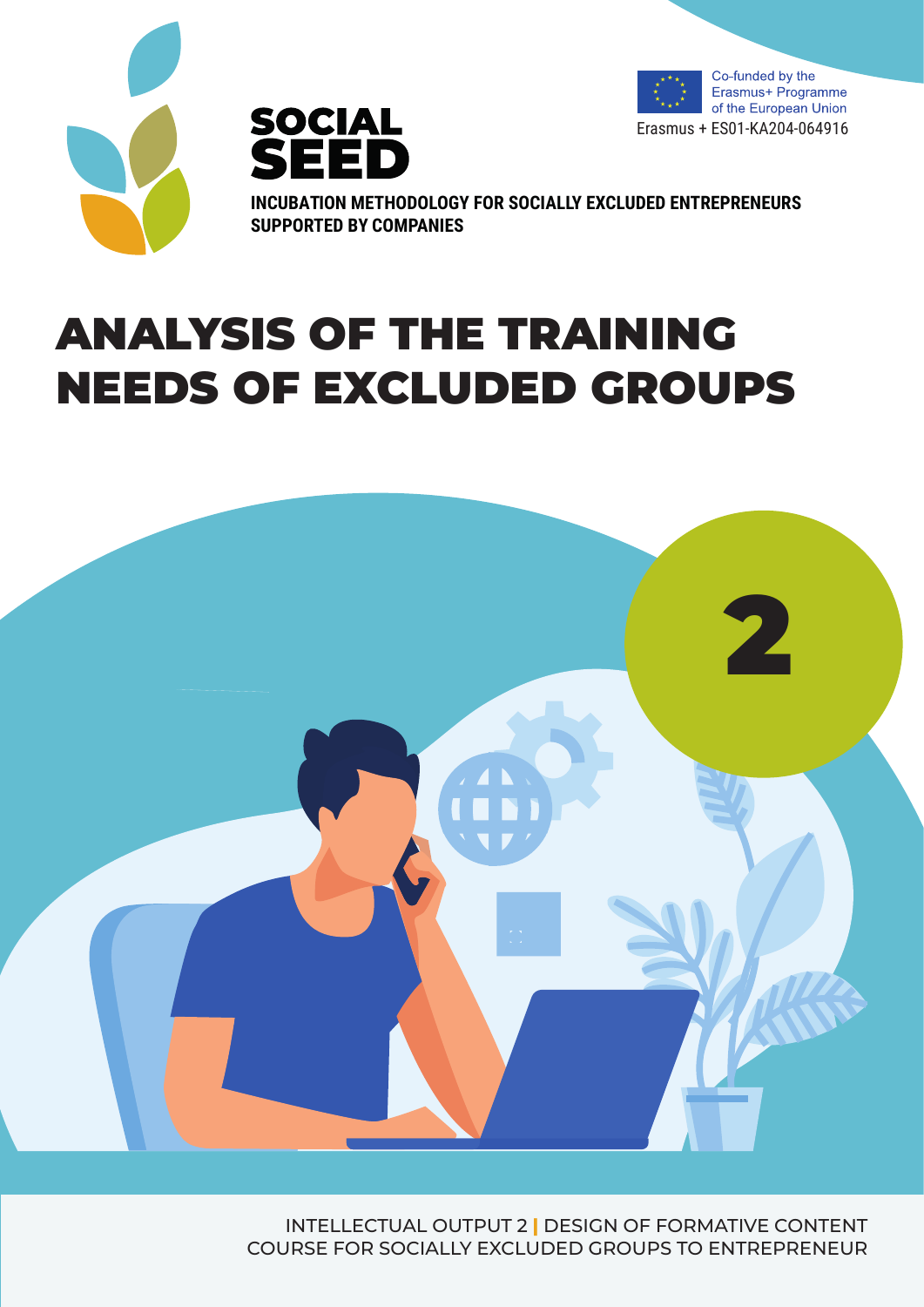



# **Intellectual Output 2: Design of formative content course for socially excluded groups to entrepreneur**

# **2.2 ANALYSIS OF THE TRAINING NEEDS OF EXCLUDED GROUPS**

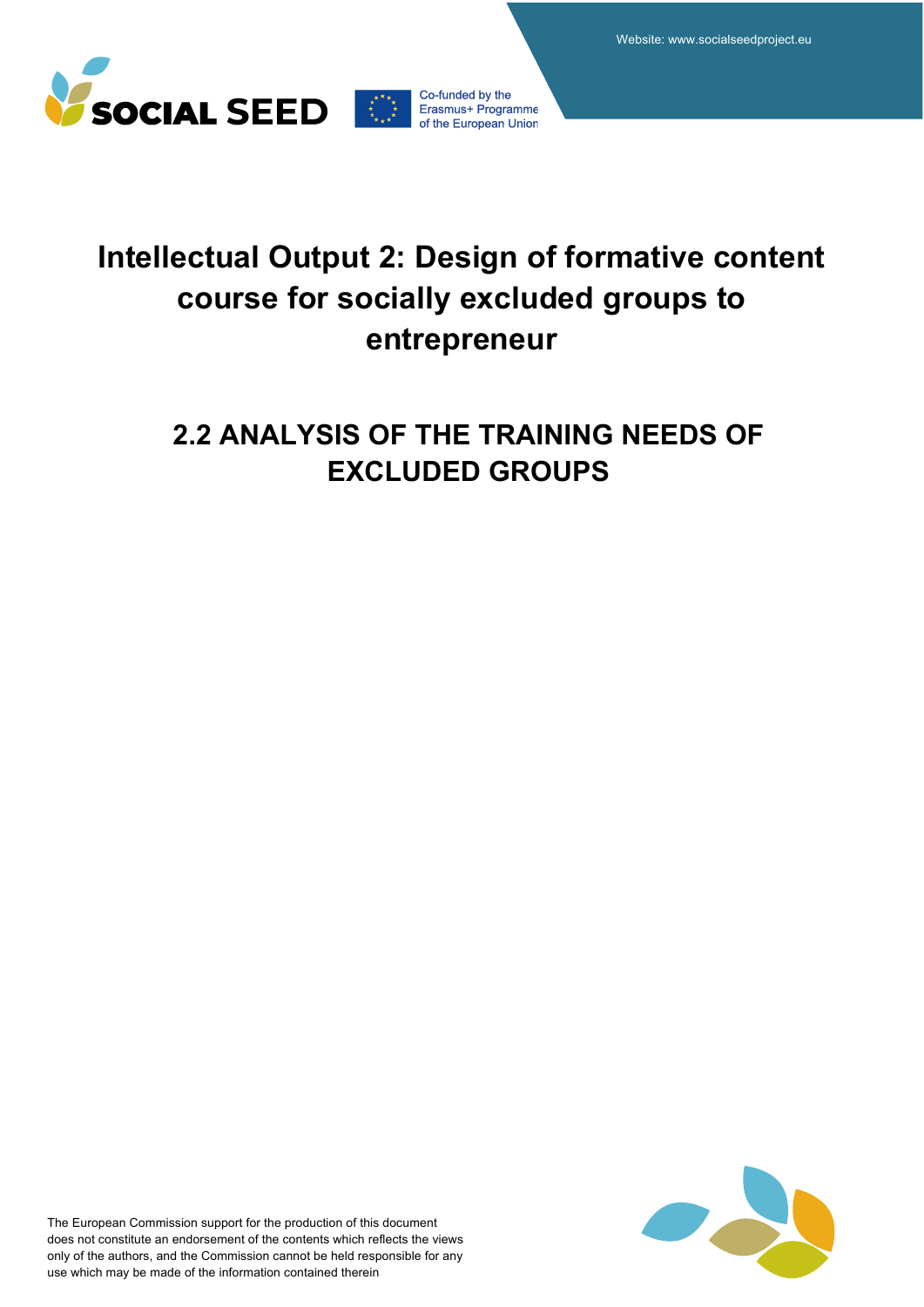



## **TABLE OF CONTENTS**

### **INTRODUCTION**

A study has been carried out on the specific training needs that disadvantaged people may require to enter an incubation process.

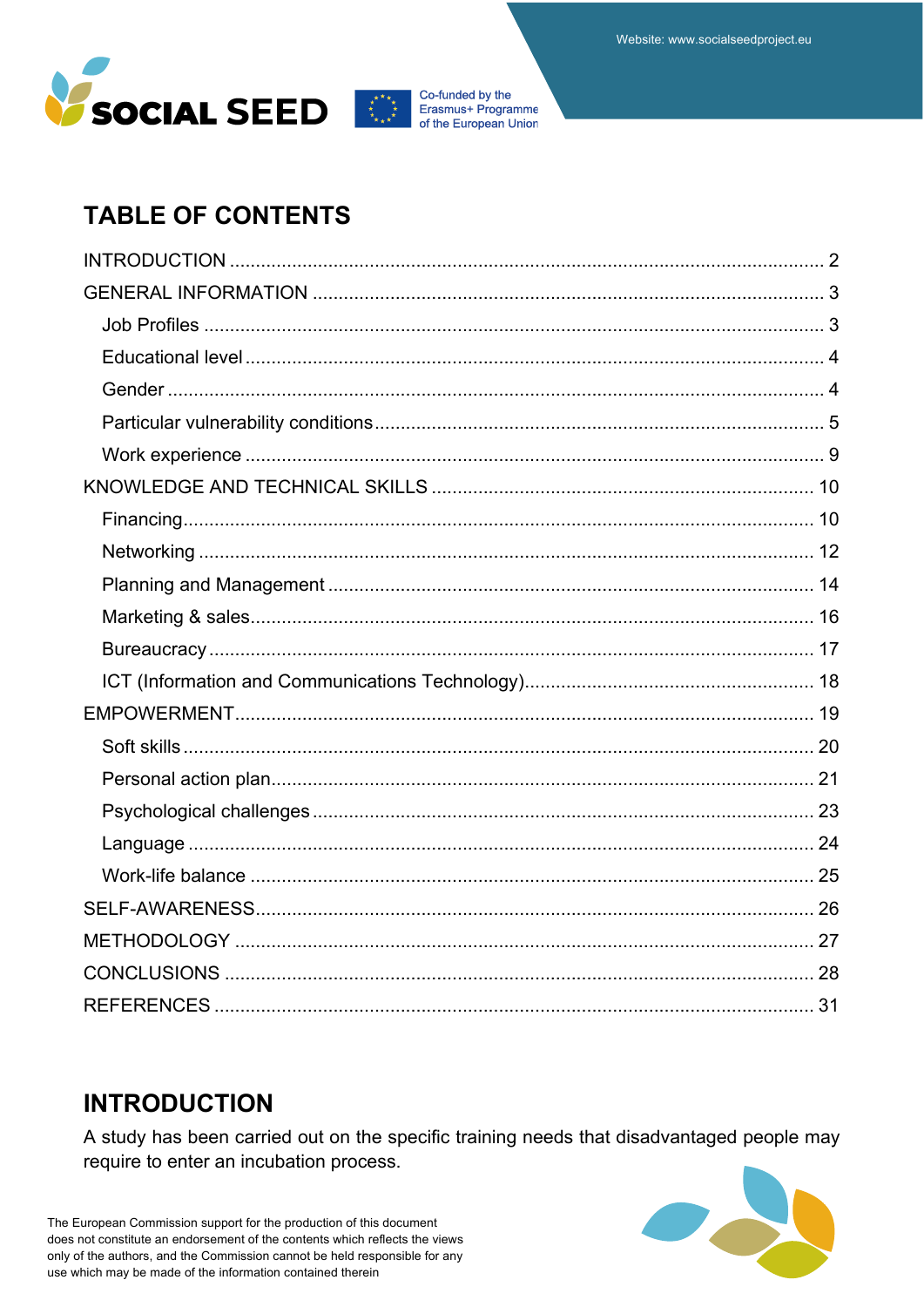



First, an analysis of the global scientific literature has been carried out: reports, scientific articles, handbooks and research available in the field of entrepreneurship targeting people at risk of exclusion. The aim was to identify abilities, needs and the basic knowledge of the learners, in order to develop a training approach targeting specific needs of vulnerable participants. Furthermore, the main purpose of this analysis was to orientate and prepare an empirical research on the subject within the Social Seed project.

The result of this study was the first step of information on which two questionnaires were developed. Interviews have been carried out both to entrepreneurs of disadvantaged groups and to experts in entrepreneurship support to validate the results of the analysis. The questions, referred to the same topic but through different perspectives, were raised to the two groups in different ways to gain their points of view Investigating the same topics. The empirical research on training needs was based on the results of the data collected by the submission of questionnaires in each partner country were where involved at least 3 entrepreneurs who have undertaken a path of business incubation, for a total of 12 entrepreneurs, and at least 3 experts working in the field of support for business start-up's working with these target groups, for a total of 16 professionals.

The present report, regarding training needs analysis of groups at risk of exclusion, is the final work of both the revision of academic papers and the results of empirical research carried out by all Social Seed's partners.

### **GENERAL INFORMATION**

The analysis of the training needs of people at risk of social exclusion who followed an incubation process started with profiling the targeted population, considering the implications that the personal, professional and social life have in the incubation process.

### **Job Profiles**

Different point of views can be considered in this kind of analysis, including different **job Profiles**:

### § **Professionals working in the incubation process**

Professionals working in the field of support for business start-ups working with disadvantaged groups can have different job profiles, such as expert in job orientation, coaches, mentors, trainers, practitioners, and professional from the world of work.

Their contribution to the incubation process is different, according to their knowledge, skills and experiences; they can be responsible for education, making contacts, facilitating the start-up process, etc. But specific competences are required to address the need of their incubates.

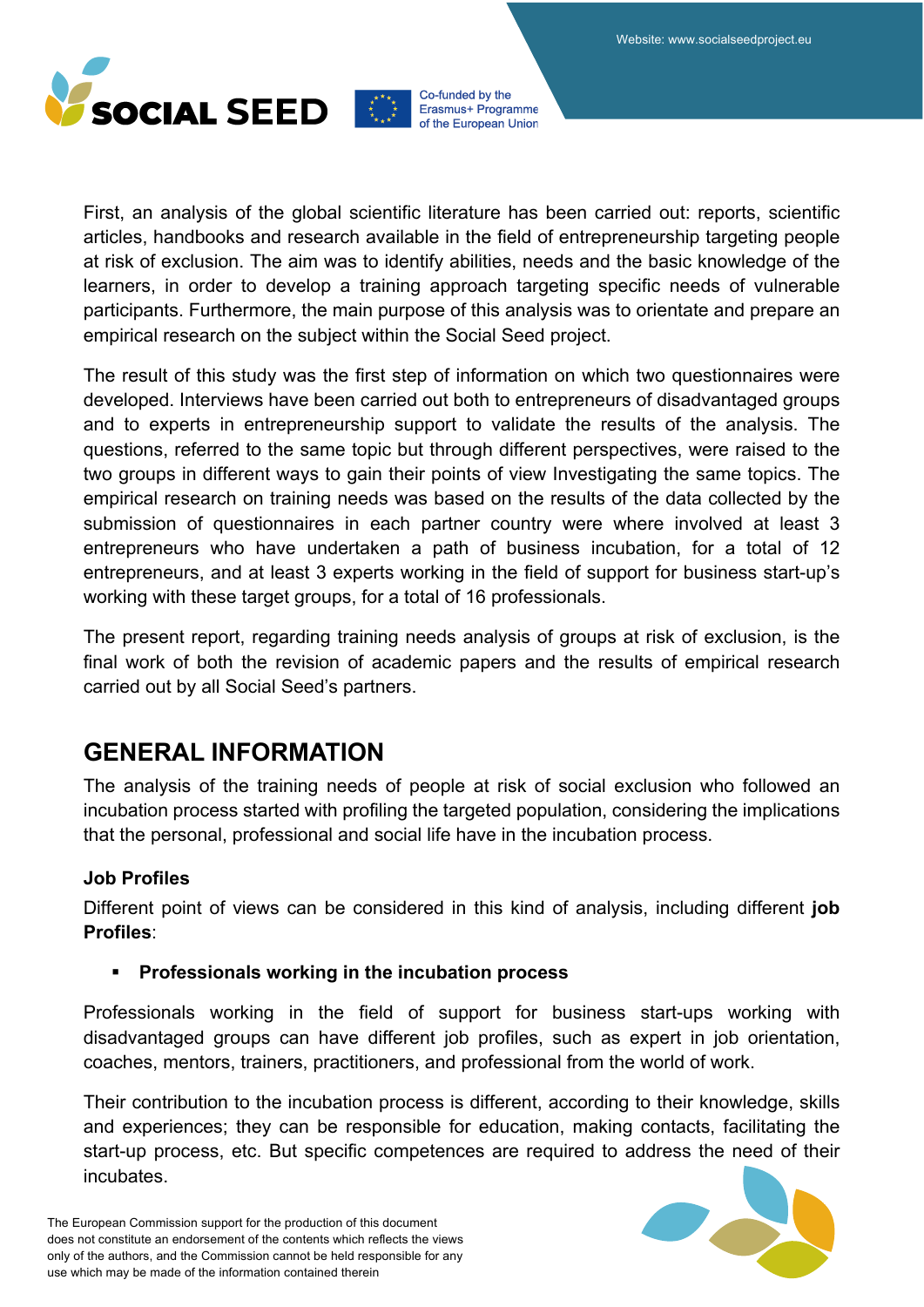

#### § **Social entrepreneurs who have a vulnerable background**

Disadvantaged entrepreneurs can be the following categories running a business: women, youths, seniors, unemployed, disabled, ethnic minorities and immigrants. These may be selfemployed or entrepreneurs running businesses that employs others. Generally, the evidence suggests that that businesses established by these groups encounter greater barriers to sustaining their businesses (Alves, 2013; Boden and Nucci, 2000). A number of factors are cited in the literature as influential on their survival rates, including the entrepreneur's limited knowledge, skills, labour experience, poor human and social capital and discrimination in terms of ages, race and gender (Irastorza and Pena, 2014; Schoof, 2006; OECD, 2008; Kautonen, 2013).

### **Educational level**

The individual's **education level** has a strong positive effect on entry into self-employment.

Harmon et al. (2003) find that an added year of education increases wage income by on average 6.5 per cent, based on a meta-analysis of micro level studies of wage earners. Similar meta studies of entrepreneurs suggest that an added year of education raises entrepreneurial profits by on average 5.5 per cent in developing countries, and 6.1 per cent in developed economies (van der Sluis et al., 2005; 2008).

Estimates from several countries, however, indicate a generally statistically insignificant relationship between education and self-employment entry (see, for example, Holtz-Eakin and Rosen 2004 for Germany, Blanchflower and Meyer 1994 for Australia, and Lin, Picot and Compton 2001 for Canada).

On the other hand, evidence from East European transition economies indicates a positive relationship between schooling and transitions into self-employment.

Anyway, the **literacy level will affect training methods**, so it's very important to detect and adapt them to participants' need. Depending on the literacy level, it will be chosen different training strategies. For example, if participants face a challenge writing or with very theorical methods, it could be possible to propose them practical and experiential methods, such as act, dance, or draw instead, or designate a writer for the group.

### **Gender**

Another relevant aspect in the definition of the general profile of entrepreneurs is the **gender**.

In the literature on women's working conditions, Burke (2007: 112–114) summarises the work of various researchers (Stroh et al. 1992; Tharenou et al. 1994; Tharenou and Conroy 1994; Kirchmeyer 1998, 1999; Sturgues 1999) and reaches the general conclusion that women and men need different career models if we are to benefit from women's skills and talents. Despite

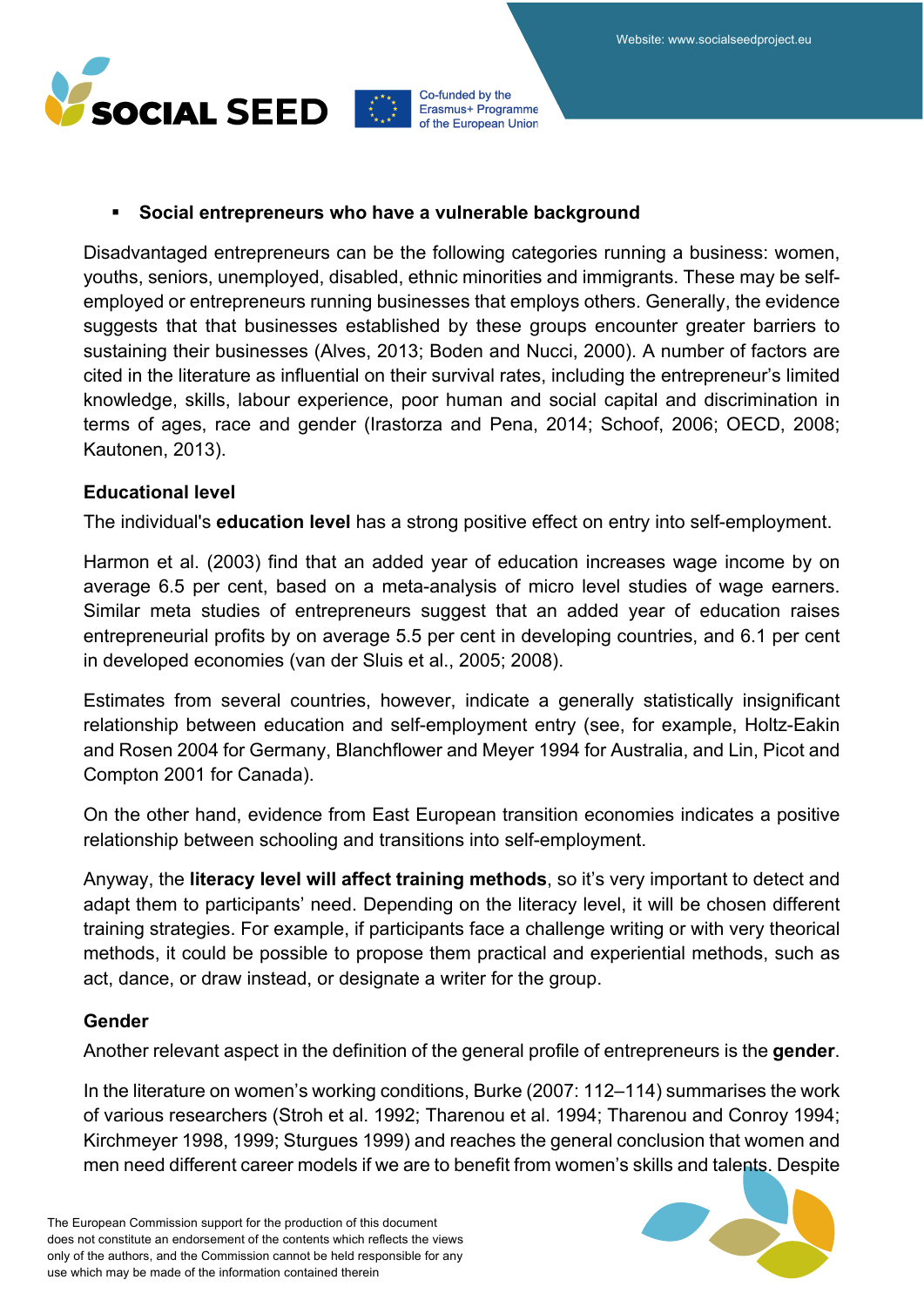



the wide variety of approaches and procedures in these studies it is possible to outline some overall results. According to Stroh and Tharenou in particular, the most important determinants of men and women's professional careers and the differences between them are human capital, support from interpersonal relations (relations between equals, mentoring), the role of gender at individual level (personality, sex) and family status and/or set of family obligations.

Clear gender related differences are emerging in women's experience of self-employment and business ownership. These differences are apparent in many aspects of female entrepreneurial activity from pre-venture experience:

- The level of constraints in accessing finance and other resources required for startup and business growth;
- The use of networking in the management of the ongoing venture;
- The performance of female owned firms. (Carter,2000)

Ashoka, with the support of the Citi Foundation, sought to understand how female social entrepreneurs lead and innovate, and how these insights could help more women and girls drive positive social change. Through a mapping of diverse women social entrepreneurs in Ashoka's network—the largest in the world— Celebrating ChangemakHERS research offers an analysis of the barriers and opportunities related to women's leadership in social innovation, and a roadmap for how the social entrepreneur, business, and donor communities can create enabling environments for women and girls to succeed as changemakers: people who take creative action to solve social problems for the benefit of all. The point is that as long as we refer to the existing leadership model, it will be very difficult for women to actually thrive or flourish. A new leadership model has to be provided, in order for women to bring their full potential, considered necessary because society and the economy need a different leadership model.

### **Particular vulnerability conditions**

In the training needs analysis, were considered **particular vulnerability conditions**:

### • **Physical or mental disability**

Earlier studies on entrepreneurship for the disabled suggest that concentrated, customized, one-to-one or small group assistance may produce the most successful outcomes rather than generalized government policy support (Dotson et al. 2013).

Aside from gaining the knowledge required to run a business, educational support can be a stimulating factor that motivates individuals to start their own businesses by enhancing their level of self-confidence.

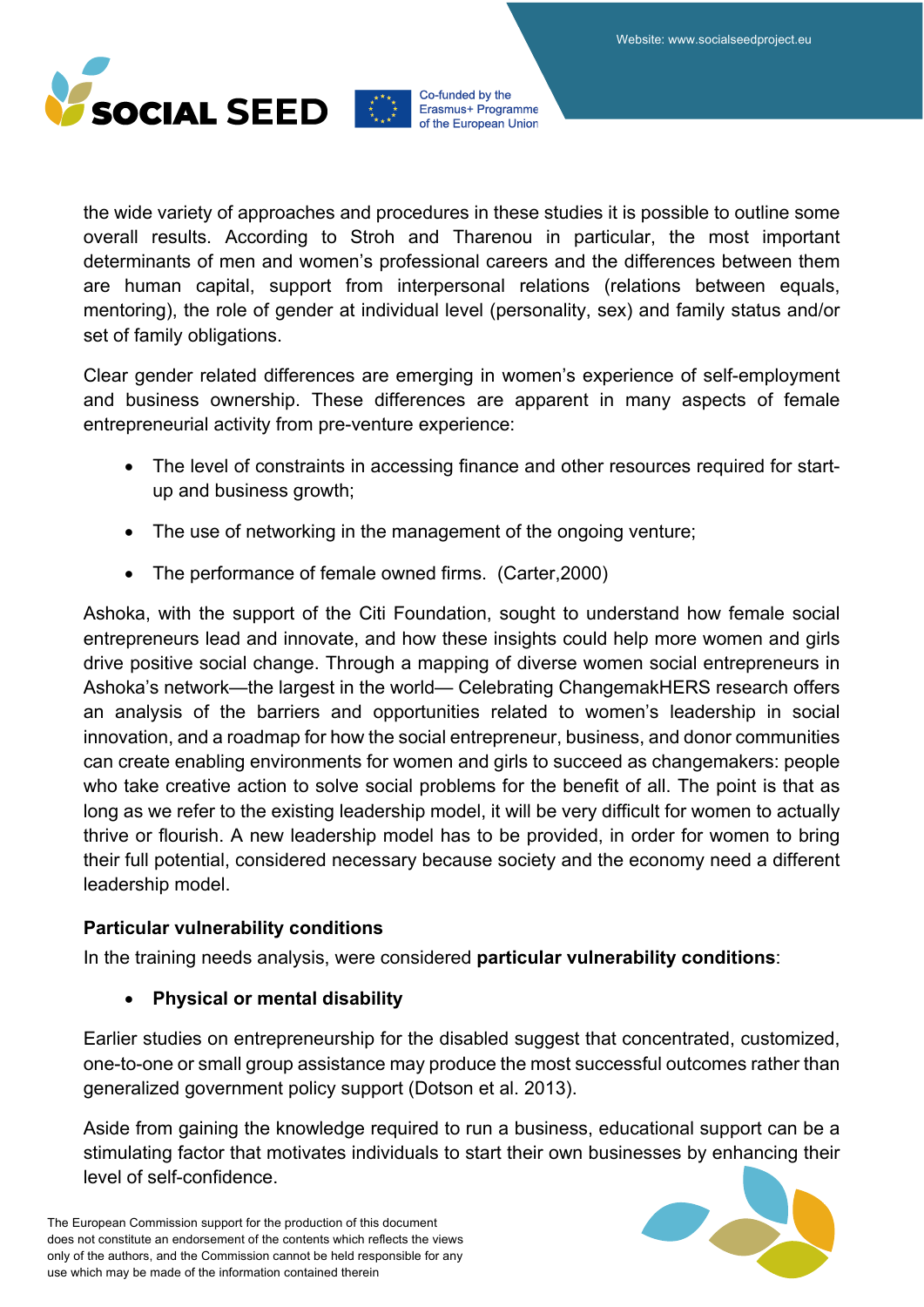

Entrepreneurship education that exposes students to life applicable issues is capable of boosting their confidence/capacity to risk into venture start-up.

Powell (2013) pointed out that entrepreneurship educators should play a role as a coach rather than a supervisor, so that the students could develop more realistic understandings of their abilities, pursue the applied knowledge particularly useful to them, and learn to adapt rather than blindly imitate examples.

### • **Migrant background**

Immigrants and Refugees face unique challenges starting a business and require tailored support that helps them with cultural, financial and legal barriers.

Especially for refugees, usually their experiences are extremely traumatic. These experiences, however, can have a powerful impact on their desires and motivations. In addition, gender-based cultural norms are also a major barrier to entrepreneurship by women refugee, which can in turn be attributed to cultural norms that might hinder women working outside home or running businesses, and which allocate them disproportionate family and childcare commitments.

Even if migrants and refugees often have experience as entrepreneurs in their home countries, they lack specific knowledge of the business environment in host countries. Entrepreneurship education and training is key to developing and expanding the skills and capabilities migrants and refugees need to run a business in a host country; it is important to develop and enhance an entrepreneurial mindset that can enable migrants and refugees to better understand how they can leverage their knowledge, expertise and networks towards more profitable business opportunities. Many migrants and refugees require more targeted support in the early stages of entrepreneurial activity.

Entrepreneurship education should be designed to

- connect aspiring entrepreneurs with the broader entrepreneurship ecosystem
- ensure that programmes are taught by experienced and well-connected entrepreneurs
- connect them to the private sector through vocational training
- integrate programmes providing basic needs of migrants and refugees.

### • **Long-term unemployment**

Long-term unemployment refers to the number of people who are out of work and have been actively seeking employment for at least a year. It has implications for society as a whole, with dire social consequences for the persons concerned and a negative impact on growth and public finances. Long-term unemployment is one of the causes of persistent poverty.

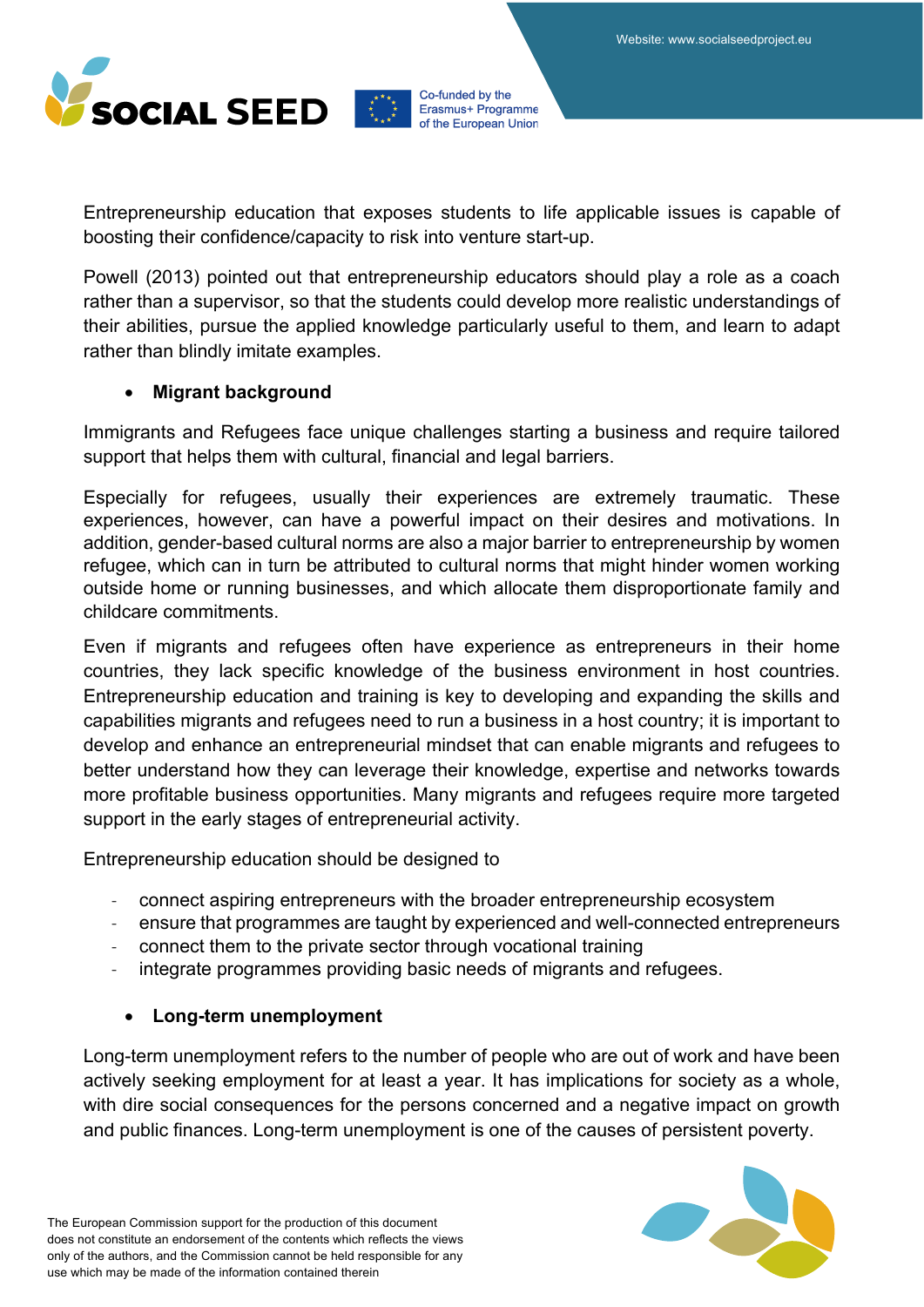

Entrepreneurship itself is ultimately a process of creating possible futures and states of being. In the process of setting up their own ventures, many "necessity entrepreneurs" engage with and overcome institutional invisibility, lack of representation in dominant cultural narratives, and the self-doubts emerging from their own personal crises. Against this 'necessity' background, many manage to develop creative practices using whatever institutional 'pores' they find and challenging entrepreneurial self-narratives that write them out as entrepreneurs because of gender, age, or lack of success to advance their projects. While the future remains uncertain, they succeed in coping with daily changes, focus on short-term goals, feed their families and try to enjoy the process.

### • **Ex drug or alcohol addict**

Drug user organisation and drug user participation is characterised by contradictions:

- institutional and cultural practices provide opportunities for drug users
- some overarching ideological and moral schemes tend to limit or remove the legitimacy of drug user organisation and participation.

The existence of a social security system in other words ensures that the energies of drug users may be channelled into activities that are not entirely a matter of physical survival.

Specific restrictions are sometimes applied to the group of drug users, for example, requirements of remaining drug free for a certain period in order to qualify for different kinds of assistance (e.g., housing benefits); differences of this kind between the countries are related to the moral and ideological regimes, which dominate drug policies.

Besides strategies to overcome stigmatisation, another probably more immediate effort to alter the negative perceptions of drug users is by demonstrating their ability to run or participate in running an organisation, to take part in meetings, keep agreements, etc.

Importance for achieving changes on three aspects:

- 1. lifestyles of individuals or groups
- 2. the environmental context that induces this
- 3. the current health and social system.

### • **Status of ex-offender**

The limitation of the freedom of movement is accompanied, as a rule, by the individual's immediate inability to produce a series of chain consequences both on the life of the person serving the custodial measure and on that of the family community connected to him.

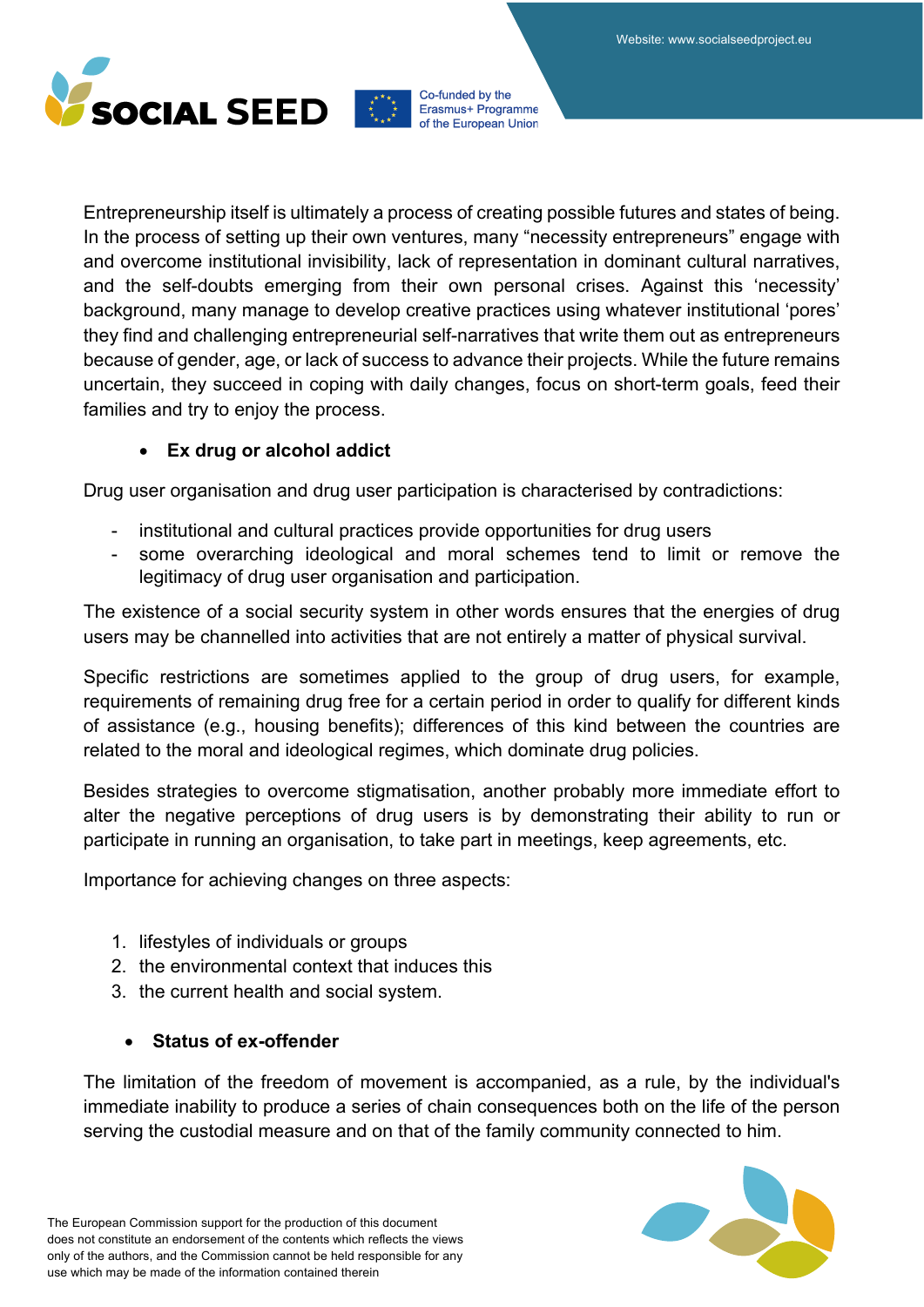

In addition, upon exiting the criminal circuit, the same condition of "ex-prisoner" exposes to a strong social sanction by the community and the world of work.

For prisoners, both self-employment as an occupational career path and the development of an entrepreneurial mindset serves as an attitudinal foundation to rebuild their future.

Entrepreneurial education programs provide knowledge and understanding about various aspects of bringing a business idea into reality, the characteristics of an entrepreneurial mindset, entrepreneurial intention development, opportunity identification and analysis, business planning, new venture finance, and managing and growing the venture are all aspects of the educational curriculum.

The entrepreneurial mindset does not teach inmates how to be decisive, creative, disciplined, nor do they have to be already passionate, tenacious, or innovative to be taught. However, without the entrepreneurial mindset, prisoners are unable to reorient themselves towards their future, which is a necessary condition for them to transform their attitudes for entrepreneurship education.

### • **Woman with minor children and/or Single parent**

Besides the family-derived difficulties, women experience barriers associated with the personal preparation of entrepreneurs. Lack of management experience and training are actually difficulties for enterprising males and females (Borges, Filion, & Simard, 2010; Lituchy & Reavley, 2004; Mathew, 2010; Shragg, Yacuk, & Glass, 1992), particularly scanty knowledge on business plans and specific laws (Zanakis et al., 2012). […] The main six difficulties for the commerce/service group were lack of family support (a), difficulties due to young children (b); lack of experience (c), lack of time for the participation in networks (h); lack of access to business information (i); difficulties in obtaining initial capital (t). […] Even there are no significant difficulties in the establishment of industries, it should be highlighted that some difficulties with higher averages, such as lack of experience in that specific industry (c); lack of management experience (d); lack of specific formation (e); lack of money (r); difficulties in obtaining initial capital (t); difficulties in contracting employees (x); lack of money to advertise the business (z). […] Difficulty with young children, lack of initial assets and lack of family support were the most important difficulties for entrepreneurs in the commerce and service segments, complying with results in previous studies (Mathew, 2010; Rodriguez & Javier, 2009; Shragg et al., 1992; Winn, 2005). In the case of low family support, Rodriguez and Javier (2009) also identified that female entrepreneurs received less family support than their male counterparts. They also underscore that women received less social approval and slight financial support.

*\_\_\_\_\_\_\_\_\_\_\_\_\_\_\_\_\_\_\_\_\_\_\_\_\_\_\_\_\_*

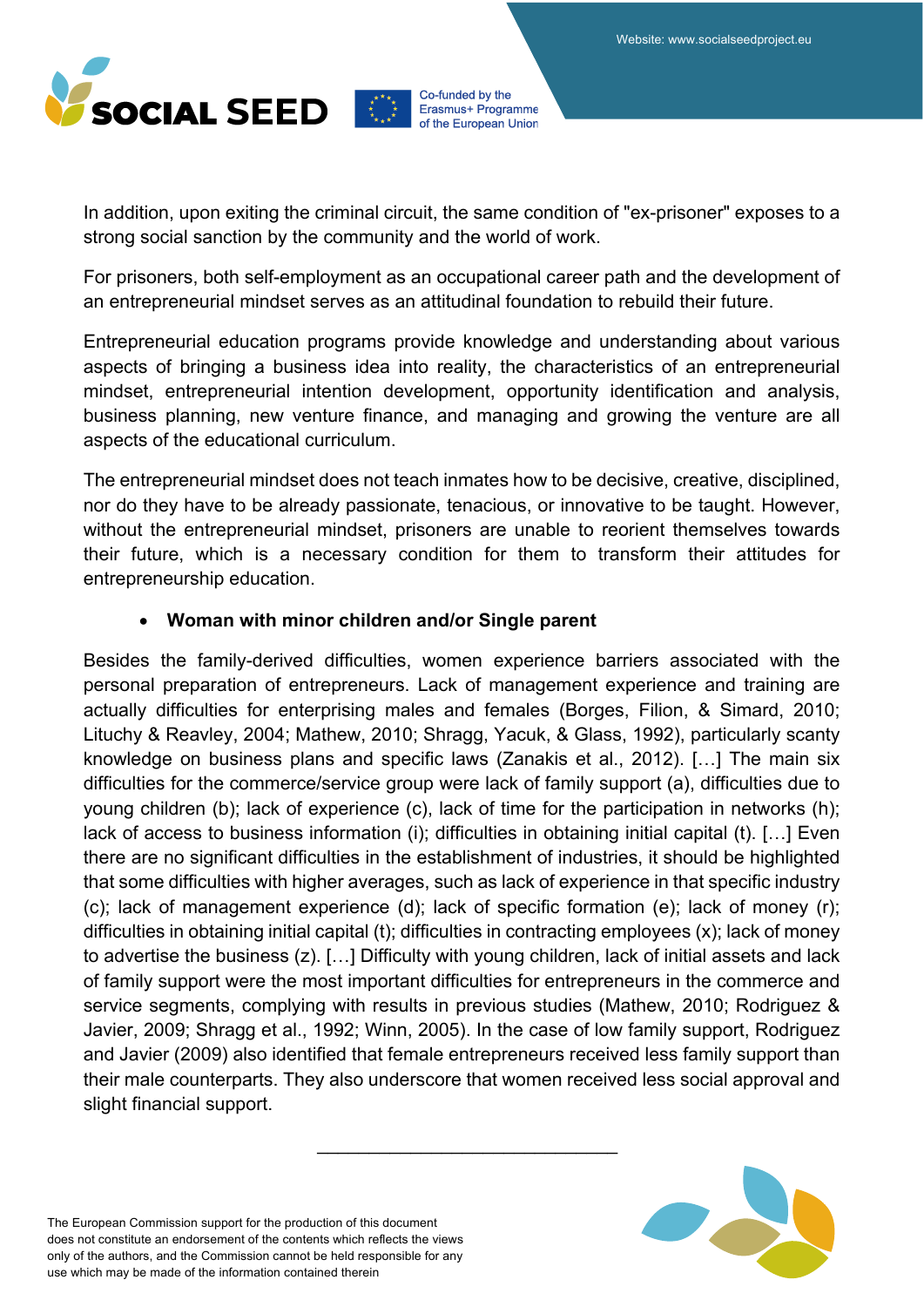

In the empirical analysis interviewed entrepreneurs declared that they faced vulnerable conditions in their experience:



*All the interviewed professionals had experience with vulnerable target groups*, as Disabled people (7), Migrants and Refugees (13), Ex drug addict (4), Ex-offenders (5), Women(8), and other disadvantaged conditions (Long term unemployed/Single parent, Extreme poverty, Long term unemployed people, NEET, Stressed and depressed youth, people living in peripheries).

### **Work experience**

Referring to **previous work experiences**, it has been shown that small firm and same sector experience influence the entrepreneurship decision (Elfenbein et al., 2010; Gompers et al., 2005; Parker, 2009). However, to date, this literature does not distinguish between different modes of entry into entrepreneurship.

Liguori, et al. stated that previous work experience positively influences the self-efficacy as well as entrepreneurial expectation. While Fatoki finds that University students having previous work experience has the greater level of entrepreneur intension versus students having no exposure. However, the difference is not statistically significant.

*The empirical research pointed out that entrepreneurs, belonging to different disadvantaged categories such as migrants, unemployed women with children, disabled people, have undertaken different types of entrepreneurial activities*. Some of them have managed to undertake independent activities, such as photographers, chefs, nurses or various forms of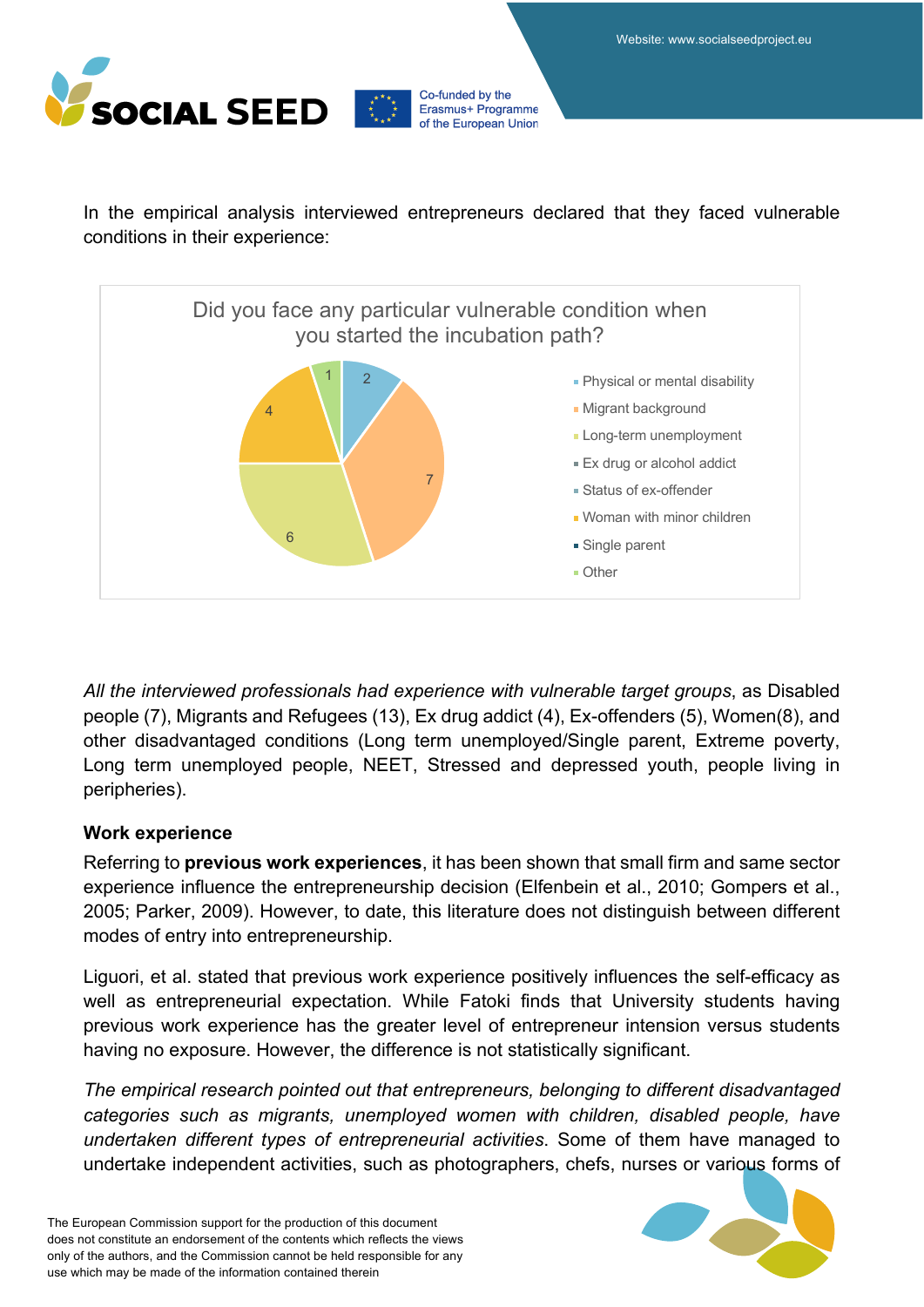

entrepreneurship (e.g., in the commercial/marketing area, catering). Others, on the other hand, helped also by integration and employment services, have carried out civil and social services.

Likewise, the *professionals interviewed express how the entrepreneurs who undertook the incubation process with them were then employed in educational, service and catering sectors*.

### **KNOWLEDGE AND TECHNICAL SKILLS**

Entrepreneurial skills refer to the set of cognitive, technical, and interpersonal skills required in the practice of entrepreneurship.

**Technical Skills refer to the knowledge** and proficiency in a specialized field like computer technology, accounting, marketing, operations research, engineering, medical fields, or other related technical fields. Many technical skills require training and experience to master. They are also typically a type of hard skill.

In the absence of the technical skills, the output of the cognitive skills may not carry any significant value. Without the technical skills, an idea will remain to be an idea and a business opportunity will remain to be a business opportunity.

The technical skills of an entrepreneur include proficiency and ability, among others, in the following areas:

### **Financing**

All entrepreneurs need to know how to manage their finances effectively. Learning how to budget, choosing sensible investments, and borrowing responsibly are three of the most valuable money management skills any entrepreneur can have.

**Finance management skills** are those that help individuals in this role oversee all aspects of a company's financial transactions, including budget analysis and calculation of return on investment (ROI) as well as purchasing and staffing decisions.

Regarding this point, the lack of knowledge about the financing strategies of women business owners has given rise to a mythology about women entrepreneurs and their access to financing in general, and equity capital in particular. Women-owned businesses are perceived as risky investments because of their choice of industry, firm size, capital requirements, growth expectations and ownership/control issues (Brush, et al. 2001).

Only 3 entrepreneurs among the 12 interviewed persons declared that when they first started their business, they had previous knowledge about access to finance for entrepreneurship; this information is confirmed by professionals (16 on 17 answers).

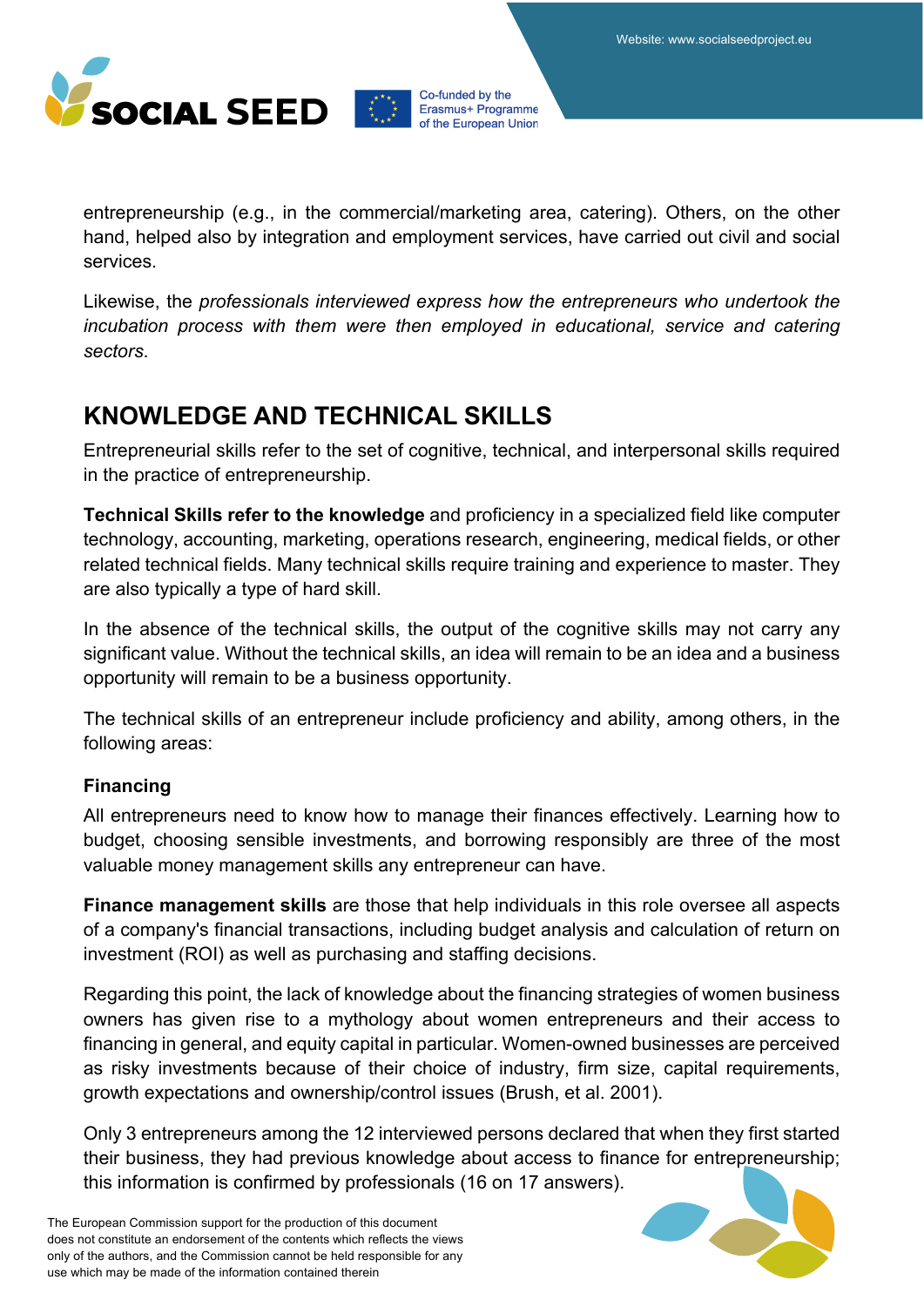

0 2 4 6 8 10 12  $14$ 16 18 Yes No Yes No Yes No Did your users have previous knowledge about access to finance? Did they face any specific obstacle in this field during the start-up phase? During your training, have you addressed any specific topic on financial management strategies? FINANCING

This lack of knowledge caused specific obstacle in this field during the start-up phase for entrepreneurs (9 on 12), as underlined also by professionals:

Co-funded by the Erasmus+ Programme of the European Union

So, most of the incubation programs addressed specific topic on financial management strategies, according to the contribution by entrepreneurs, information confirmed also by professionals.

*All the entrepreneurs considered useful and necessary the training received on the financial and legal aspects of their future business*. In fact, this has given concreteness to their idea, making them understand what to prioritize in order to allow the company to start and continue its path. For example, one of them declare he has learned basics notions about the accountancy for his business, notions about how to register the social economy entity, how to gain access to funds when he organizes new employment possibility for people with special needs. These lessons have therefore been very positively evaluated by all entrepreneurs, who claim to know better how to move in the business world thanks to them.

*All professional state that the financial notions have been fundamental for the users who undertook the incubation process*. None of them generally assessed the users' skills before the course, as it already provided the basics needed to create a business. One of them declares that the financial module helps them get a clear idea of the income needs and the management of expenses. The training generally gives tools to obtain financial support for the creation of jobs in existing Social Enterprises or Social Economy entities (associations, foundations and others). Grants for the creation of jobs can also be obtained for employment in newly created Social Enterprises, including social cooperatives. For examples, topics covered during the module could be:

• Legal and organizational foundations of Social Economy entities

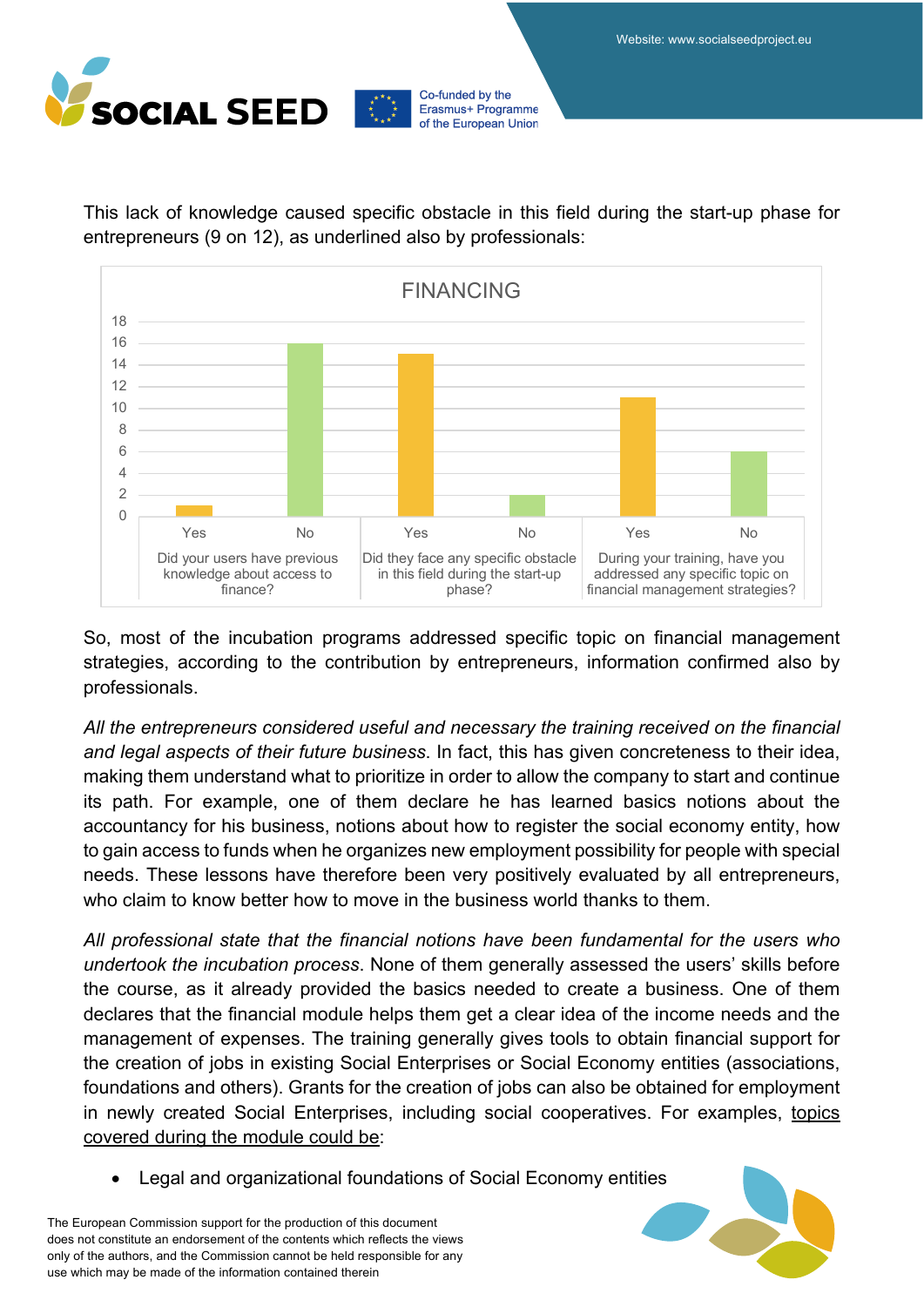

- Functioning of the Social Economy entities
- Organization of activities and general statutory provisions regarding the rights and obligations of Social Economy entities members (foundations, cooperatives etc) and employees
- Specialist accounting and HR consulting
- Flexible forms of employment in PES
- Bookkeeping and accounting in PES

#### **Networking**

General **networking skills** are important for gaining cultural awareness as well as for business so a strategy for developing wider local networks that provide structural support for is important and local networks will help with integration.

Networking is important because we all prefer to do business with people we know, or who are known to people we know. Broadening your network therefore opens up your business opportunities, whether to sell, buy, recruit or get a job.

In business terms, networking is the process of speaking to professional contacts and sharing information with them.

It should be clear that networking is part of everyday working life. There are a number of ways that to do this. They include industry or professional events, such as conferences, informal events, social media, short courses, email, etc.

When they first started their business, most of entrepreneurs didn't already have an existing network of professional contacts, and they faced difficulties in building a professional network of contacts, but the training provided support path for enterprises, addressing specific topics on how to build their own network of collaborations/customers, as confirmed also by professionals.

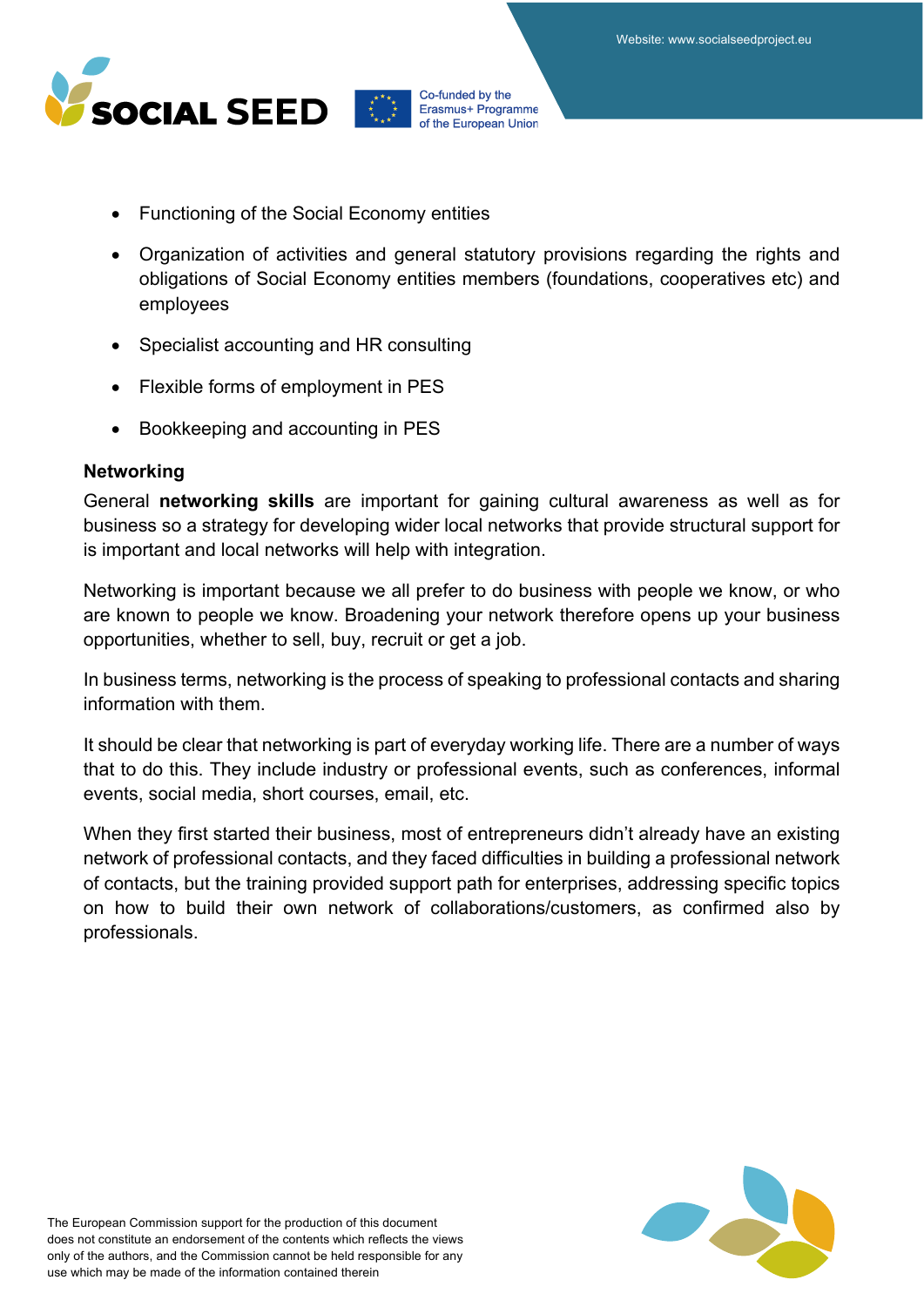





*All entrepreneur participants who undertook the incubation process report how this was extremely useful in creating a network* of professionals, suppliers, consultants who could support them in generating their business idea. The opening of new contacts gives them many possibilities of business; the meeting of other social business owners, NGO activists, people from their own self-government and municipality has made it easier to get started. Some of them are still in touch with their incubator: they feel taken into consideration as whenever possible, the tutor and mentor introduce them to new networks to broaden their possibilities for successful social business.

*Professionals state that a main object of the incubation path is to increase awareness of the importance of building a professional network, as it allows to make the business viable*. The relationship with their clients, with specialists in the field of production or service design, with possible lenders or investors is indeed fundamental for such social enterprises. One of the respondent states that for this reason the networking module must be integrated to the marketing and sales module, since they are extremely interconnected. For examples, topics covered during the networking module could be:

- Principles of successful cooperation;
- Team building and team working;
- Strengthening mutual relations;
- Communication and division of responsibilities.

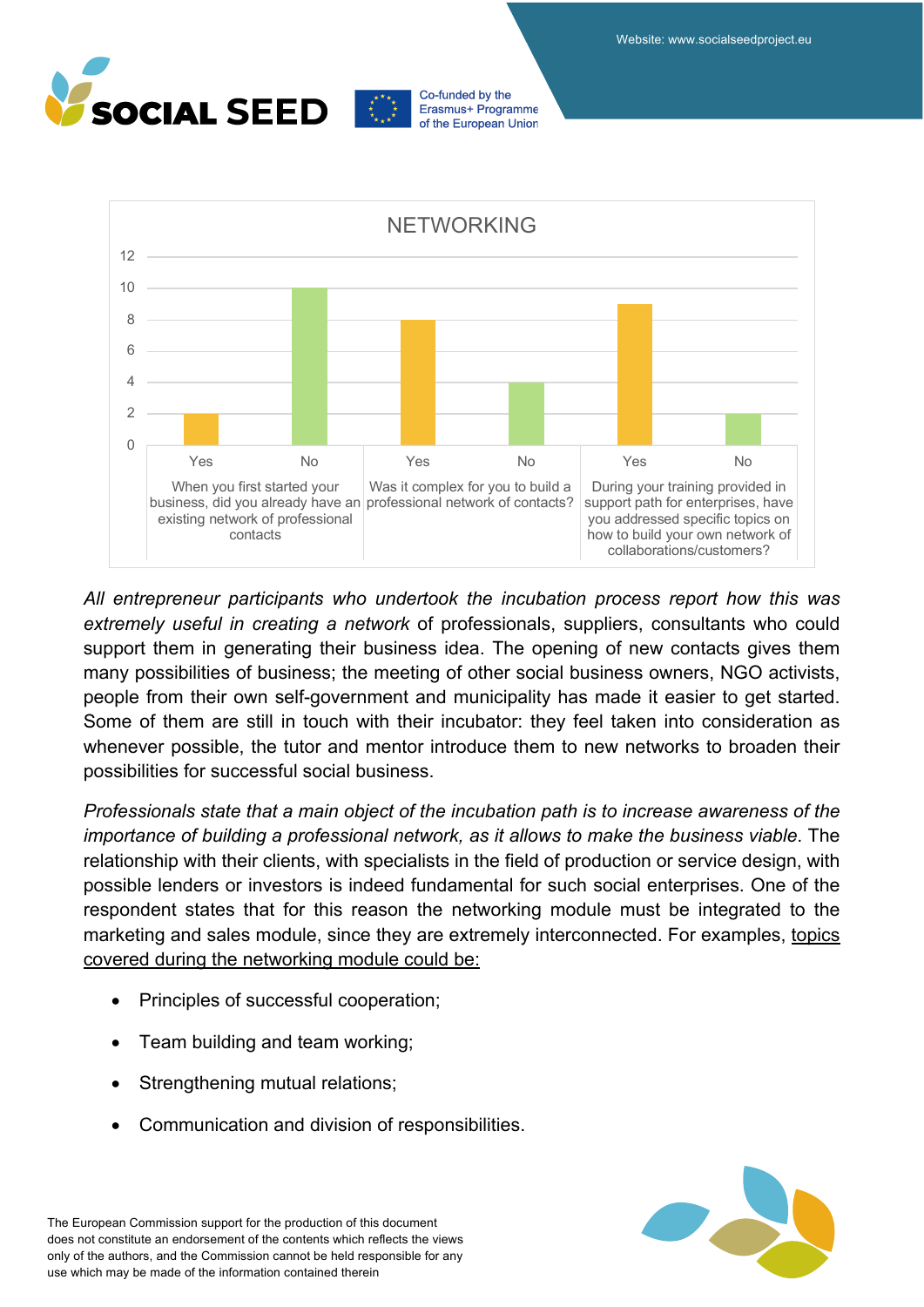



#### **Planning and Management**

In order to achieve success in the business project, **planning** is a central issue. Is very important that participants have a high degree of involvement during the training. Offering them a moment of exchange, allow participants to share what they would like to learn from the training, as well as explain them what are training goals, the outline and structure of the training. Based on the participants' expectations and on what are the training goals, it will be possible to create two types of plans:

- Business plan document that gives a complete description of the business and its goals over a period of time. It's like a map showing where the business aims to go and how it will get there
- Personal action plan a guide to achieving participants' goals and next steps, adapted for their life and for their business project.

It's important to explain planning opportunity in an effective way. For example, it could be effective to explain business planning similarly to other types of planning that people undertake for family and community gatherings and celebrations.

During the training process, it's significant to offer participants the opportunity to experience the creation and management of a business through *numerous exercises***,** allowing them to develop specific skills and competencies through practice. It could be helpful offer exercises on topics as business model, marketing skills, customer care, calculating costs, financial planning, managing money, as well as assessment of situations, possibilities, benefits, risktaking and decision making.

Lack of management experience and training are actually difficulties for enterprising males and females (Borges, Filion, & Simard, 2010; Lituchy & Reavley, 2004; Mathew, 2010; Shragg, Yacuk, & Glass, 1992), particularly scanty knowledge on business plans and specific laws (Zanakis et al., 2012).

In the research "Women entrepreneurs: Reasons and difficulties for starting in business" conducted by Universidade Presbiteriana Mackenzie emerges that, for women entrepreneurs, even there are no significant difficulties in the establishment of industries, it should be highlighted that some difficulties with higher averages, such as lack of experience in that specific industry, lack of management experience, lack of specific formation.

The same data were registered referring to previous knowledge of business plan development, strategic planning and project management:

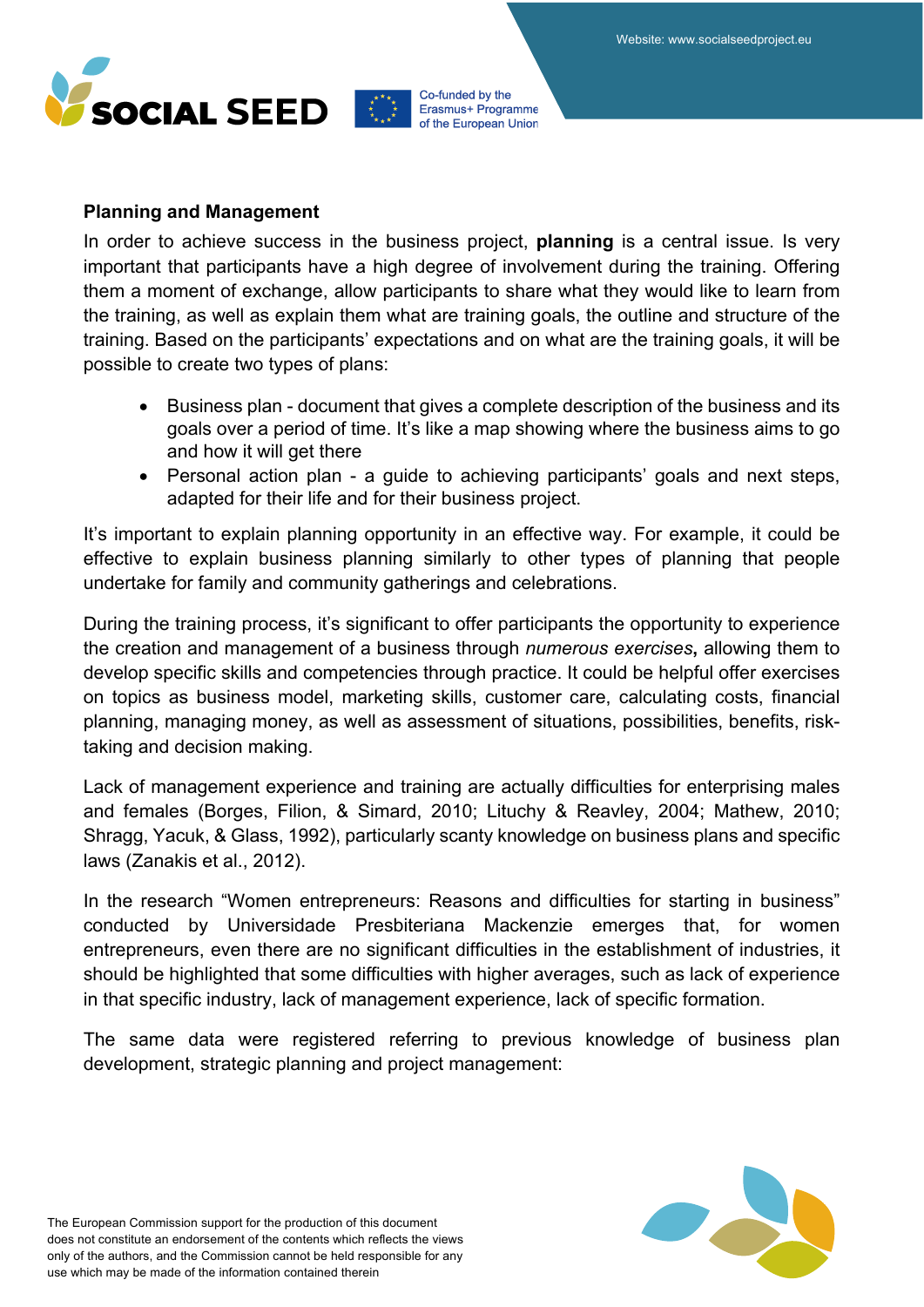





*The entrepreneurs followed specific training courses related to business and self-training, learning how to write their own project and acquiring skills and notions useful for its implementation.* Through model such as the Business Model Canvas they had to prepare a full business plan and a concept for employing other people in their future social company/foundation. They had the chance to participate to business planning, social economy, and creative thinking seminars. One of the entrepreneurs also states that in his incubation path the mentor required him a specific plan to employ people with social/behavioural problems. In addition, starting their business during the incubation phase, they already learned in a practical way how to overcome problems.

Likewise, *for the professionals the business construction and implementation is very useful* and it is a moment that involves them a lot precisely because it is the moment in which they see an idea and a project structured in a concrete way. During the training, therefore, notions on the topic are provided in order to promote a better understanding of those topics and specificities, but not yet with the idea that they can design on their own. This requires time and further growth, with the constant help of the mentors and experts and case studies or scenarios based on real-life. An example of educational modules could be:

- **Business models**
- Management training
- Basics of strategic planning
- Resources and opportunities
- Searching for new directions of solutions based on a business plan

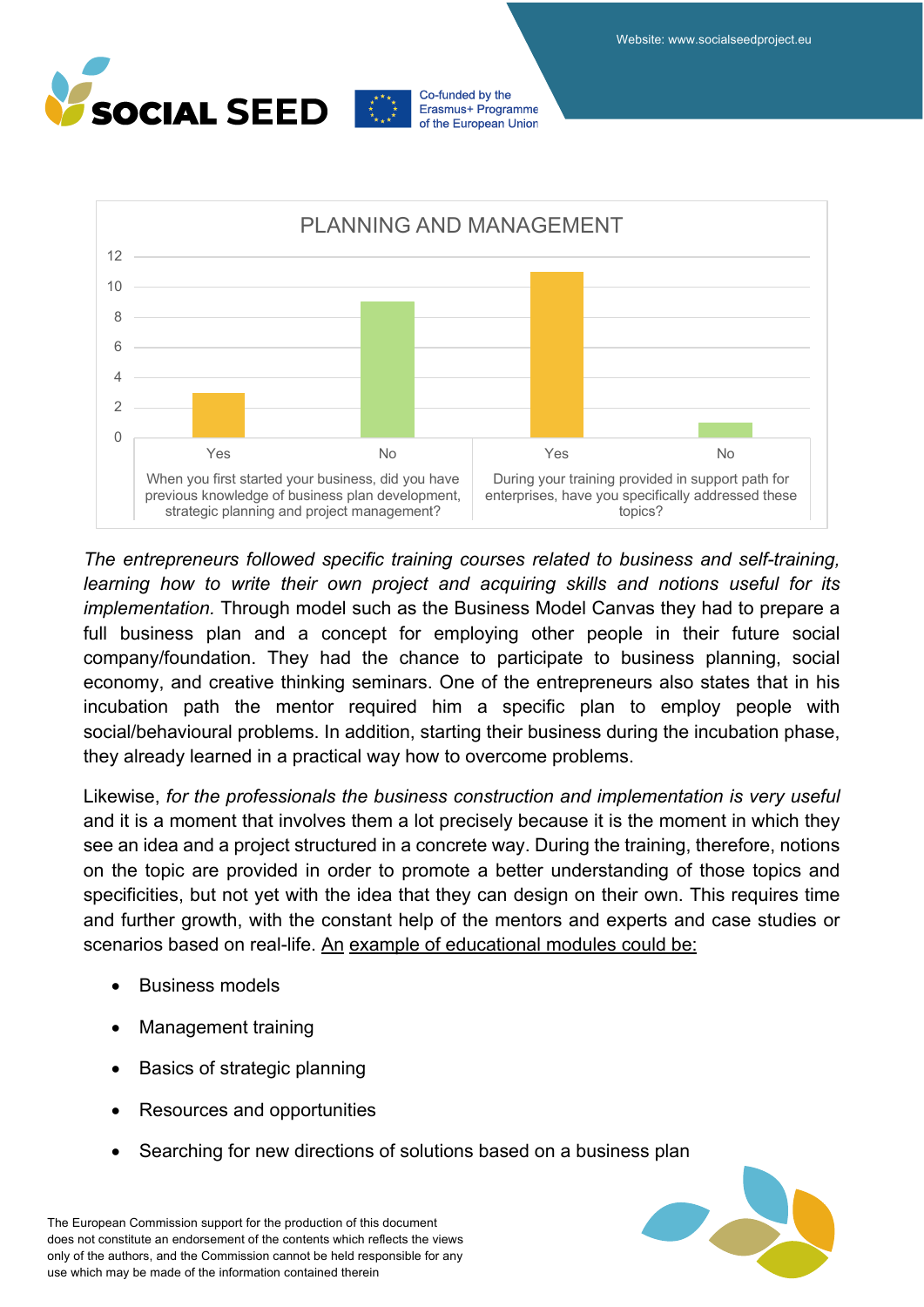



• Marketing and pricing policy

#### **Marketing & sales**

**Marketing and sales** are critical to an organization because of the direct influence on revenue-generating activities.

Marketing informs and attracts leads and prospects to a company and product or service. Sales, on the other hand, works directly with prospects to reinforce the value of the company's solution to convert prospects into customers.

A carefully crafted combination of sales and marketing is vital for successful business growth. To build a successful business, you must develop a program that combines sales and marketing and reaches out to prospects in all the stages an ongoing basis. Entrepreneurs often get into trouble by choosing only those tactics with which they're most comfortable.

All entrepreneurs received support, during the training, about marketing and sales; in fact, 7 of them didn't have prior knowledge of marketing and sales strategies when they started their business.



Professionals confirmed this data:

*All entrepreneurs during the incubation process addressed the topic of Sales and Marketing, learning how to promote their businesses.* The strategies learnt during the path have been declined for each specific activity (e.g. cooking, tourism) and concerned for example in marketing strategies and on the creation of a brand, on how to prepare online sales offer, on social media identity (e.g. through Facebook Advertising) and crowdfunding campaigns.

Likewise, *professionals declare that notions on the topic of Sales and Marketing provided during the training in order to promote a better understanding of those specificities are useful*

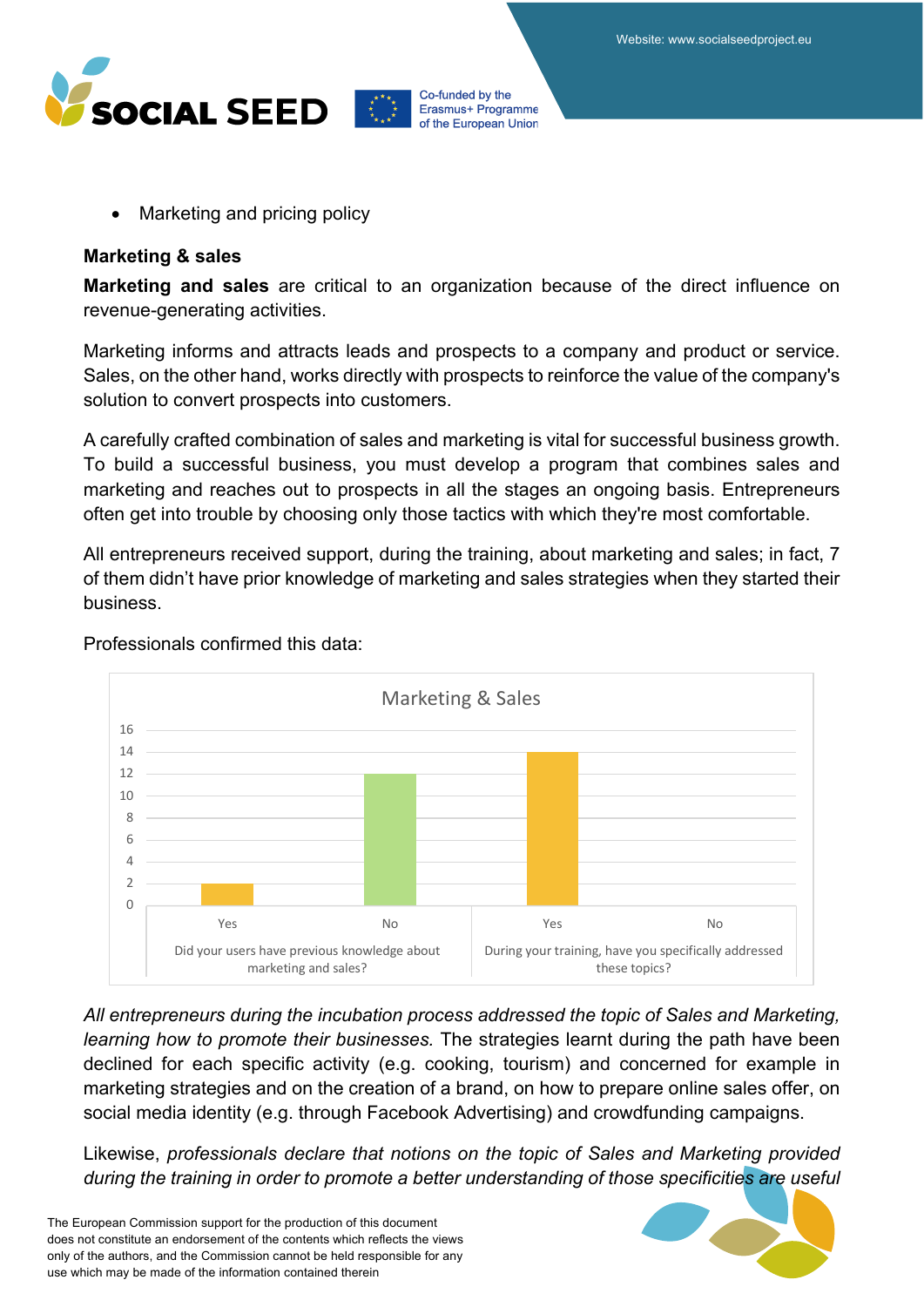

for the development of strategies of the users' business plan. Some of the topic addressed are:

- Training on social media use for promotion and fundraising;
- Training on how to present a product and/or a service;
- Training on how to sell a product and/or a service.

However, a professional affirms the importance of facing these challenges during real cases and while you are already starting the activity, not only in a theoretical and notional way.

### **Bureaucracy**

A **bureaucracy** typically refers to an organization that is complex with multi-layered systems and processes. These systems and procedures are designed to maintain uniformity and control within an organization. Bureaucracy in business is a hierarchical organization or a company that operates by a set of pre-determined rules.

Understanding business bureaucracy can help better understand the workplace and advance a business. It's possible to use the benefits of bureaucracy to create a fair working environment, institutionalize company's rules, improve processes and facilitate transparency.

Some forms of bureaucracy are helpful, if not vital, to organizing a business, while others can impede the work of an organization.

When they first started your business, most of entrepreneurs didn't have previous knowledge about the legal requirements and the administrative procedures to start a business; 8 on 12 declared that the training provided in support path for enterprises specifically addressed these topics, as confirmed also by professionals:

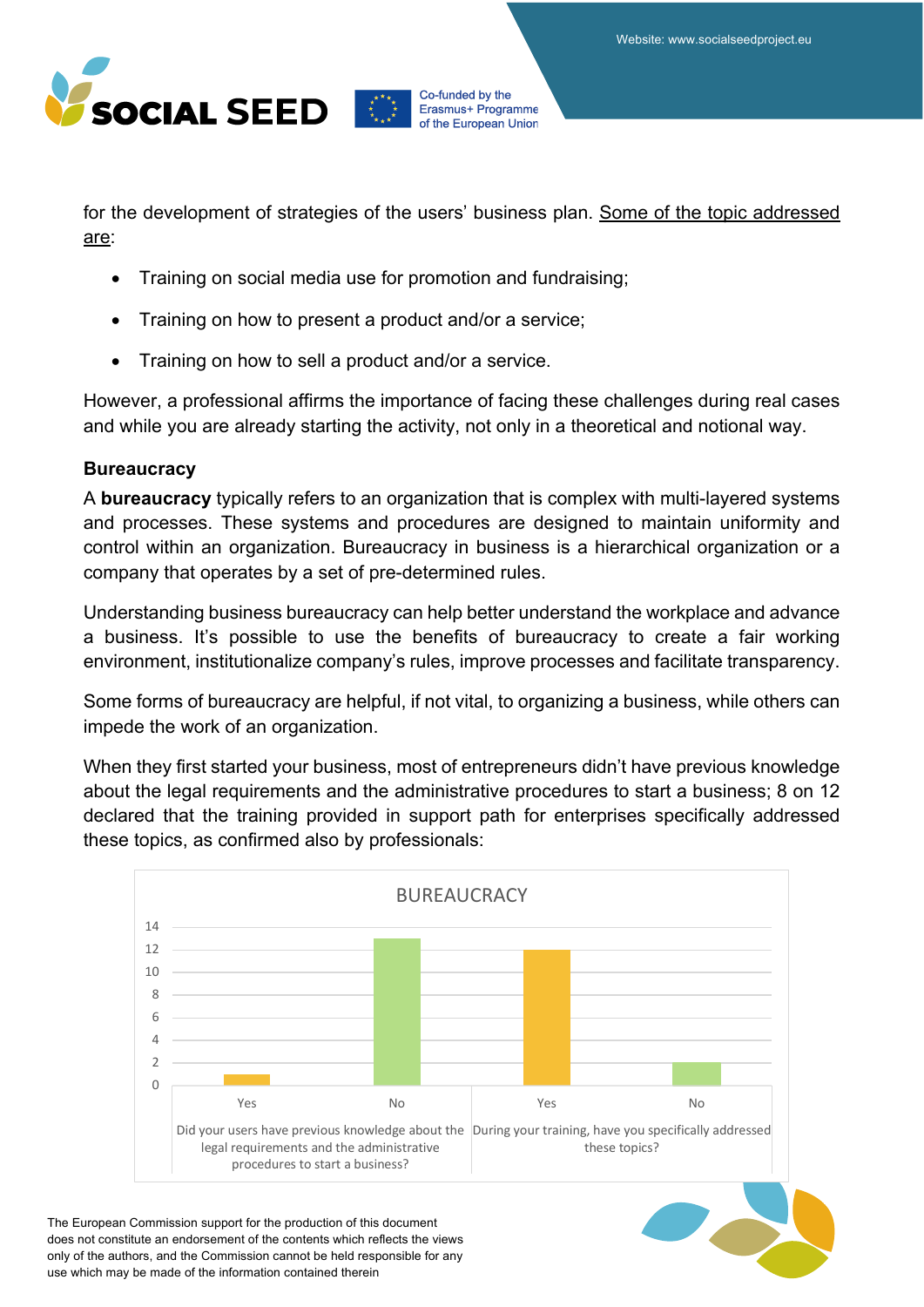

*None of the entrepreneurs had any knowledge of the legal and bureaucratic aspects of setting up a business*. The incubators provided a basic knowledge of the subject and also gave access to materials, tools and online courses to deepen the subject. Some entrepreneurs add that the incubator teach them how to ask for information and support from Prosocial Business. They note, however, that the learning process is still ongoing, as this topic is very complicated.

*Professionals also note that users generally have no knowledge in this area.* Some incubators provide only basic knowledge of the formal requirements necessary to set up the business and possibly apply for funds for it. Others, according to request and if deemed useful, also implement more advanced modules on the subject:

- Establishing a Social Economy entity, taking into account various legal forms and types in each Nation;
- Registering Social Economy entity and activities in the National Registration Court;
- Labour law in social institutions;
- Tax Office and the Statistical Office;
- Stipulating contracts with contractors/clients;
- Conducting paid and unpaid statutory and economic activity by Social Economy entity;
- Applying for funding for establishing a Social Economy entity from local labour office funds / EU funds, external financing, etc.

This path can also be customized, assessing the needs and requests not only of the group of entrepreneurs, but also of each individual user.

### **ICT (Information and Communications Technology)**

Some degree of IT and Internet access is essential to acquire the skills needed to run a business.

As advancements in technology and automation enter the workplace, entrepreneurs may find themselves working with more than spreadsheets and ledgers. Effective entrepreneurs are comfortable with technology and can easily use various programs and applications to their advantage.

Use of internet, social networks and computer skills are basic ICT considered needful to each kind of entrepreneurship initiative.

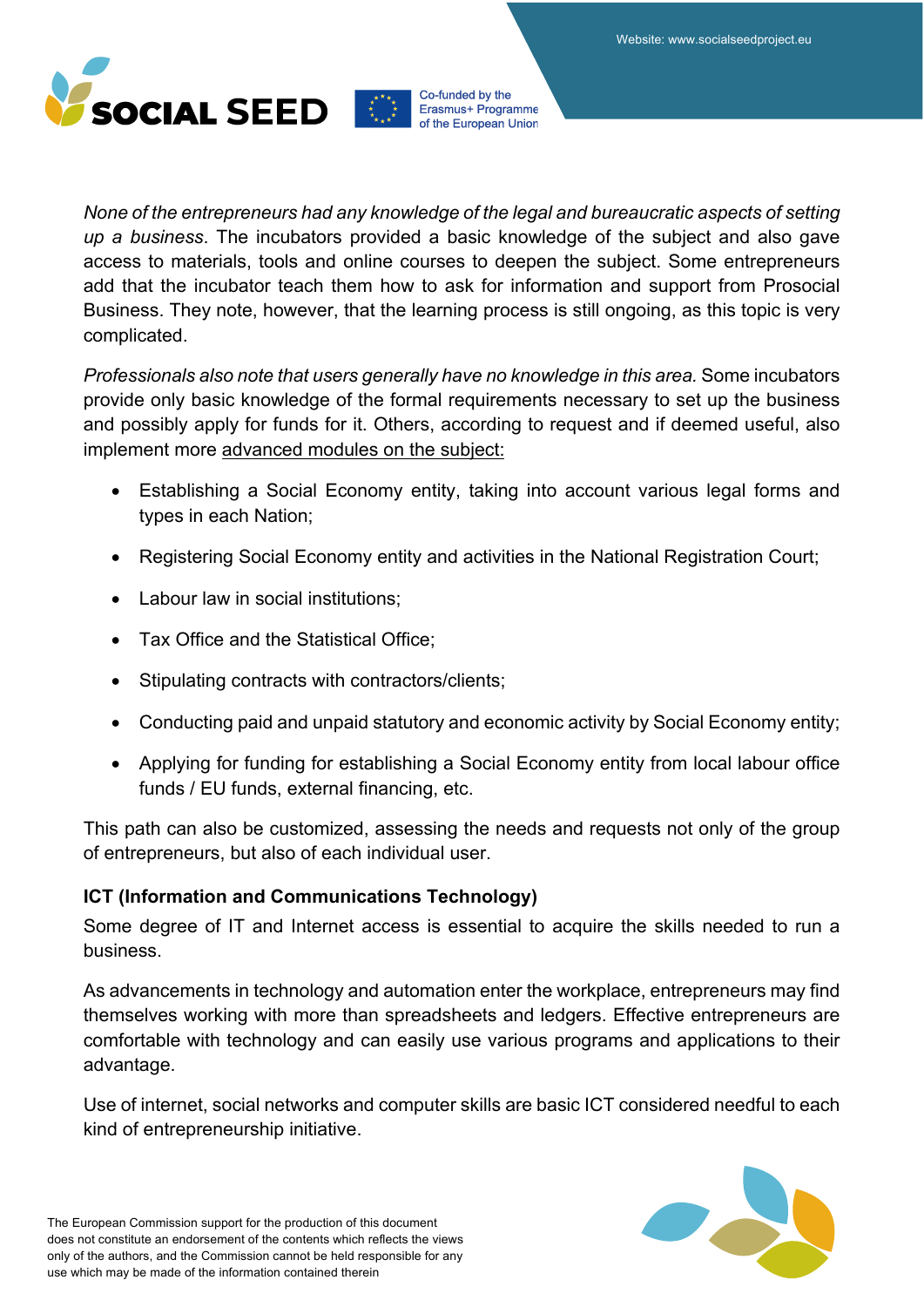

The discovery of the importance and the role that today digital skills takes in every aspect of social and individual activities such as life, the society today's knowledge has started an important process that should lead to the diffusion of conscious use of ICT in every context.

A higher percentage of entrepreneurs had previous knowledge of ICT, and many training programs provided support also on this topic:



The same percentage have been declared by professionals.

*Entrepreneurs report how the knowledge offered in ICT is basic*, often linked to the Sales and Marketing module. They refer to lessons on how to establish an online crowdfunding campaign, how to promote your company via social media, how to activate an online shop area. However, none of them refers to a specific module of the course on how to use ICT. In fact, some of them report that they already had skills in the use of technologies, others that they learned it independently over time. Only some Italian entrepreneurs report having received training on technological and communication tools to support their business.

*Even the answers offered by professionals are specular*. Some of them state that lessons on the use of ICT, communication strategies and its channels are fundamental and therefore they are often taught across the whole path, as they are essential for entrepreneurship. Others explain how the provision of the course in online mode already implies that users have a basic knowledge of ICT, as it is generally widespread (especially among young people).

### **EMPOWERMENT**

**Empowerment** is a very important part creating a business project for people from group at risk of exclusion. It's a particularly personal process and trainers should offer to trained a

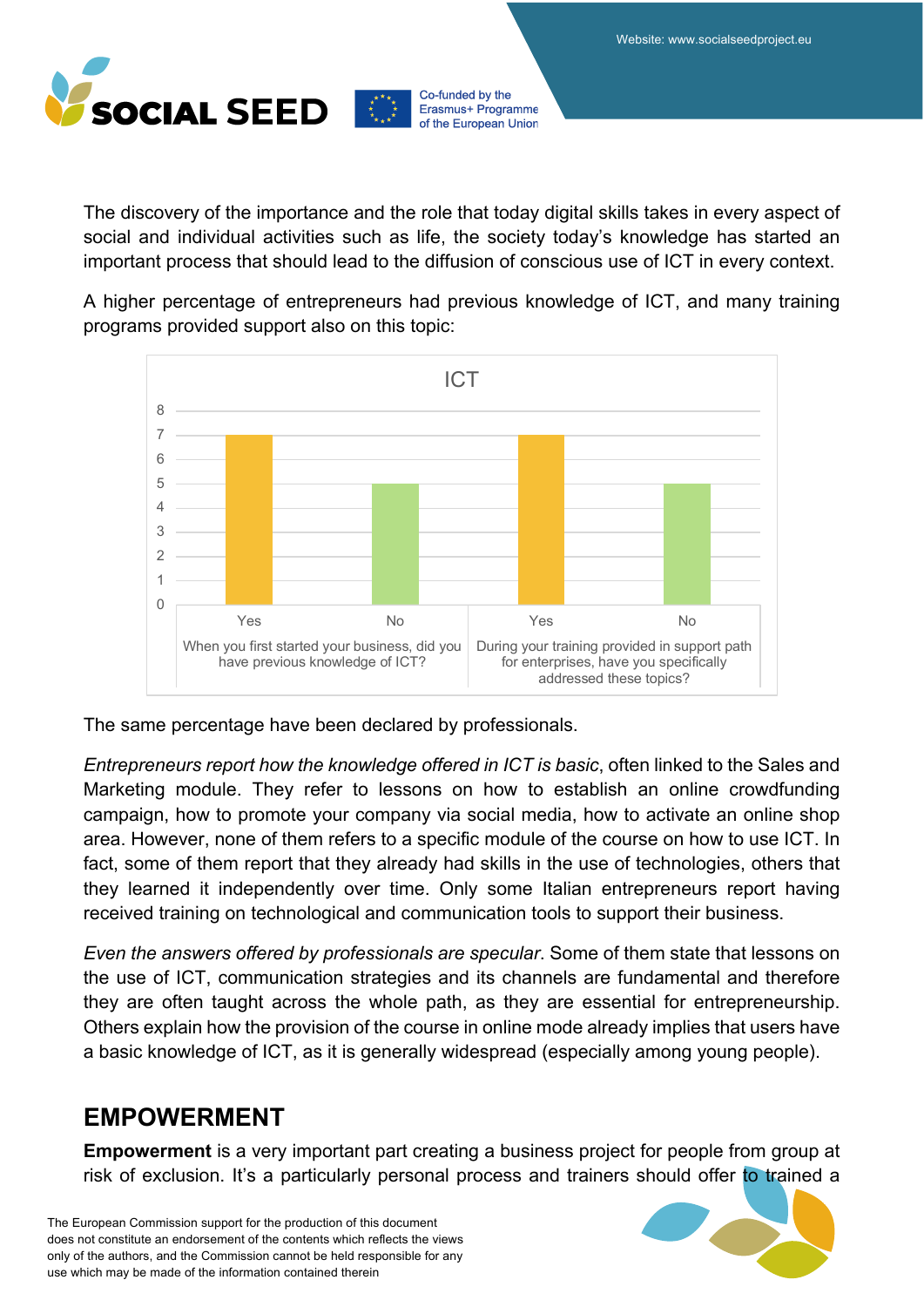

space to empower themselves. Trainers are responsible to anticipate the needs of participants, closely listen to them before and throughout the process, be willing to respond and adapt in order to engage them effectively. It's fundamental to provide participants the condition for empower their personal sphere, promoting cognitive awareness, managing self, independence and self-confidence, assertion/voice and it could therefore be possible to investigate the specific needs of people, through specific questionnaires that help in profiling the participants (Smith & Shankar, 2015).

### **Soft skills**

Based on the literature analysis it emerges that the most important skills needed for jobs of the future point to the necessity of **soft skills**, a combination of personal and social skills, not dependent on acquired knowledge. Among the main soft skills and qualities named as necessary in performing well and in reaching the success in entrepreneurship there are being a good leader and a conflict mediator, being a good communicator and being able to work in team, being a good critical thinker and problem solver, as well as being creative and flexible in order to able to make connections across complex ideas and to find compromises. On the specific case of people at risk of exclusion, was reveal that women take the majority of caregiving roles in society (66%), where soft skills are used on a daily basis, although those roles remain undervalued and largely informal. Moreover, caregiving experiences specifically strengthen soft skills that are instrumental for leadership and entrepreneurship (Ashoka & Citi Foundation, 2019). According to Magree (2007), it's therefore fundamental to give the opportunity to develop the soft skills, through the planning of training modules that are designed to enrich both hard and soft skills.



All the entrepreneurs declared that they had previous knowledge about soft skills: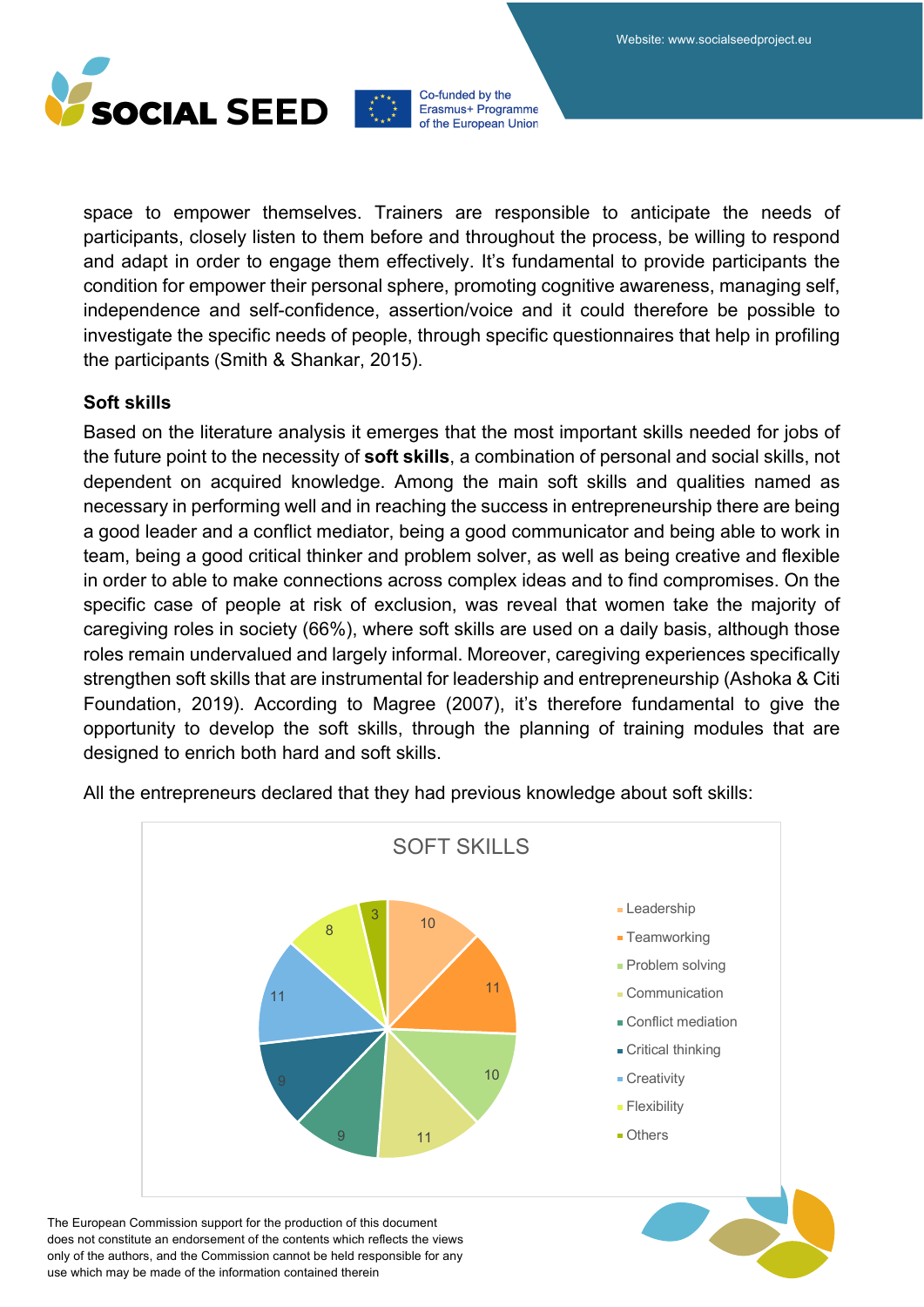

Also professionals recognized that their users had some soft skills when they started their own business.

Co-funded by the

Erasmus+ Programme of the European Union

Most of the training programme addressed this topic:



*Entrepreneurs declare that the incubation process gives them the opportunity to become aware of their skills, increase them and develop new skills in interaction with the other entrepreneurs of their group*. For example, skills that both through formal and informal learnings they have acquired and are nowadays reinforcing are communication skills, mediation ability, problem solving, adaptation and flexibility. Concrete and practical cases are for the entrepreneurs useful to acquire these skills, as they allow them to interface with real business problems and to test themself in finding a solution. Exchange and interaction (between peers, with other entrepreneurs, or with trainers) is therefore very important for developing new skills and facing new challenges.

*Professionals also reflect how the acquisition of these skills is crucial*. They generally do not dedicate a specific module to soft skills to treat them directly and theoretically but encourage their development through teamwork. Users are invited to cooperate for the creation and management of a business plan, providing a solution to a social problem, such as that of unemployment. They are then encouraged to make their personal skills available to the group, thus eliciting a moment of reflection on one's specific skills that could be useful to the group and on themselves. Among these skills, the ones the incubators try to stimulate most are creativity, divergent thought, communication and teamworking skills, problem solving and conflict mediation.

### **Personal action plan**

In order to achieve success in their business project, **planning** is a central issue and it's fundamental that participants have a high degree of involvement during the training. As

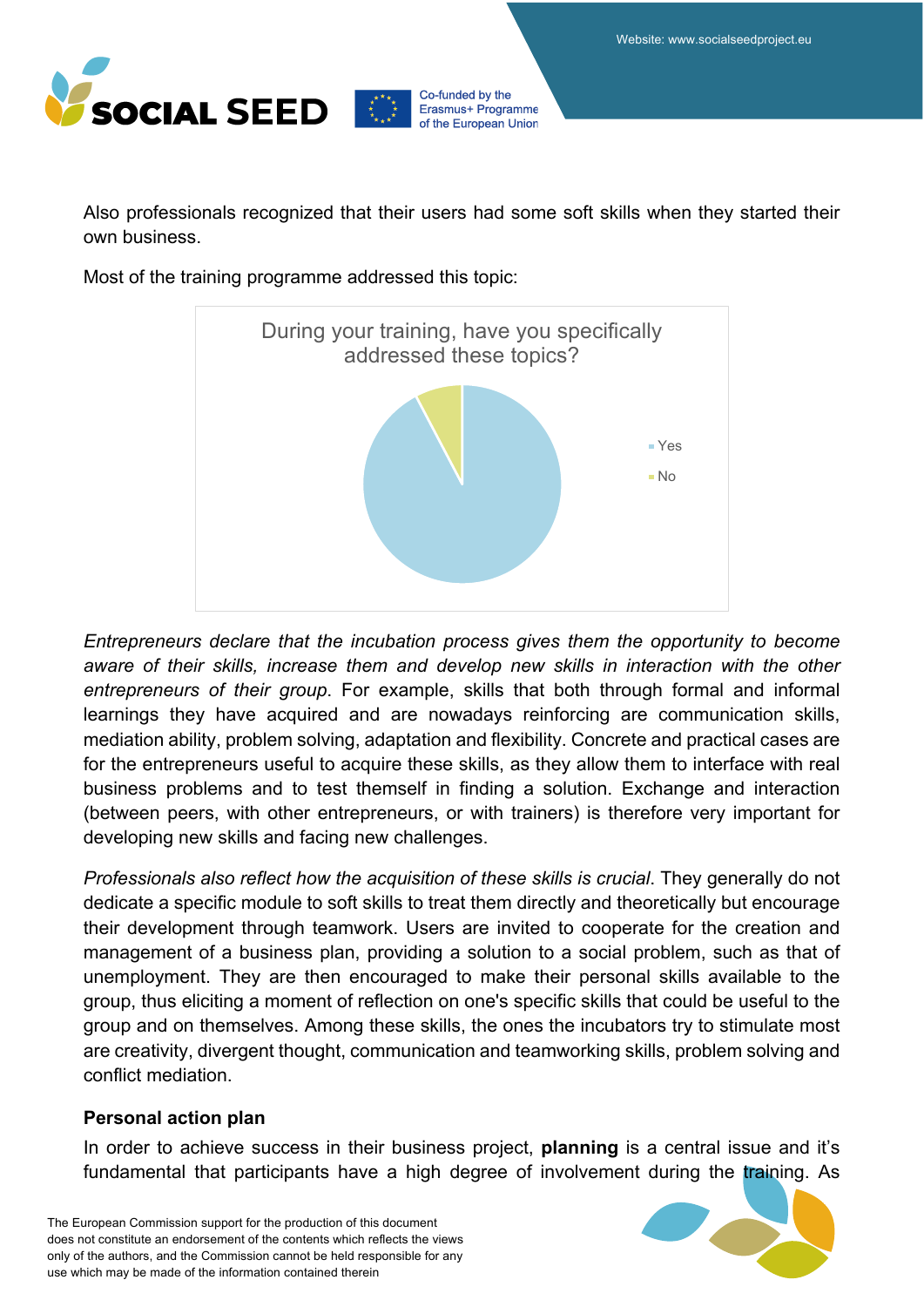



mentioned above, it will be possible to create a **personal action plan,** based on the participants' expectations and on what are the training goals and helping on achieving of participants' goals and next steps. In order to ensure the understanding of the planning opportunity, it's important to explain it in an effective way, also using examples of people daily life (Smith & Shankar, 2015). According with the Reshape-team (2016-2018), it's therefore useful to set the conditions for participants to develop skills to assess their prior learning and to help them designing a realistic and fair individual integration and learning plan.

66% of entrepreneurs adopted a personal action plan, in order to achieve your life and work goals during their future business work; most of the professionals declared they addressed this topic during the training:



*This question has attracted several responses from entrepreneurs, some more positive and satisfied, others less so*. Some entrepreneurs say that the incubation process in which they participated helped them both personally and professionally to think in terms of objectives, for example by providing deadlines and offering a model to inspire them. A respondent state that he/she learned to think by steps, to increase skills with a continuous training path; he/she is now aware of the importance of diversifying knowledge within the entrepreneurial team. Other respondents, on the other hand, state that they have not faced a personal action plan in any way. One of them states that the impossibility of planning is linked to the type of enterprise he/she has decided to undertake. Another respondent said that if he had not already had a precise plan and objectives before embarking on the incubation route, he would probably have been in difficulty, feeling lost.

*Even among professionals there are many opinions*. Some of them claim that an individual action plan is fundamental, a central part of their business project, even if complex to apply with individuals belonging to categories at risk of exclusion. In these cases, a specific work is done on individual mentoring, building a plan in function of their needs, objectives and

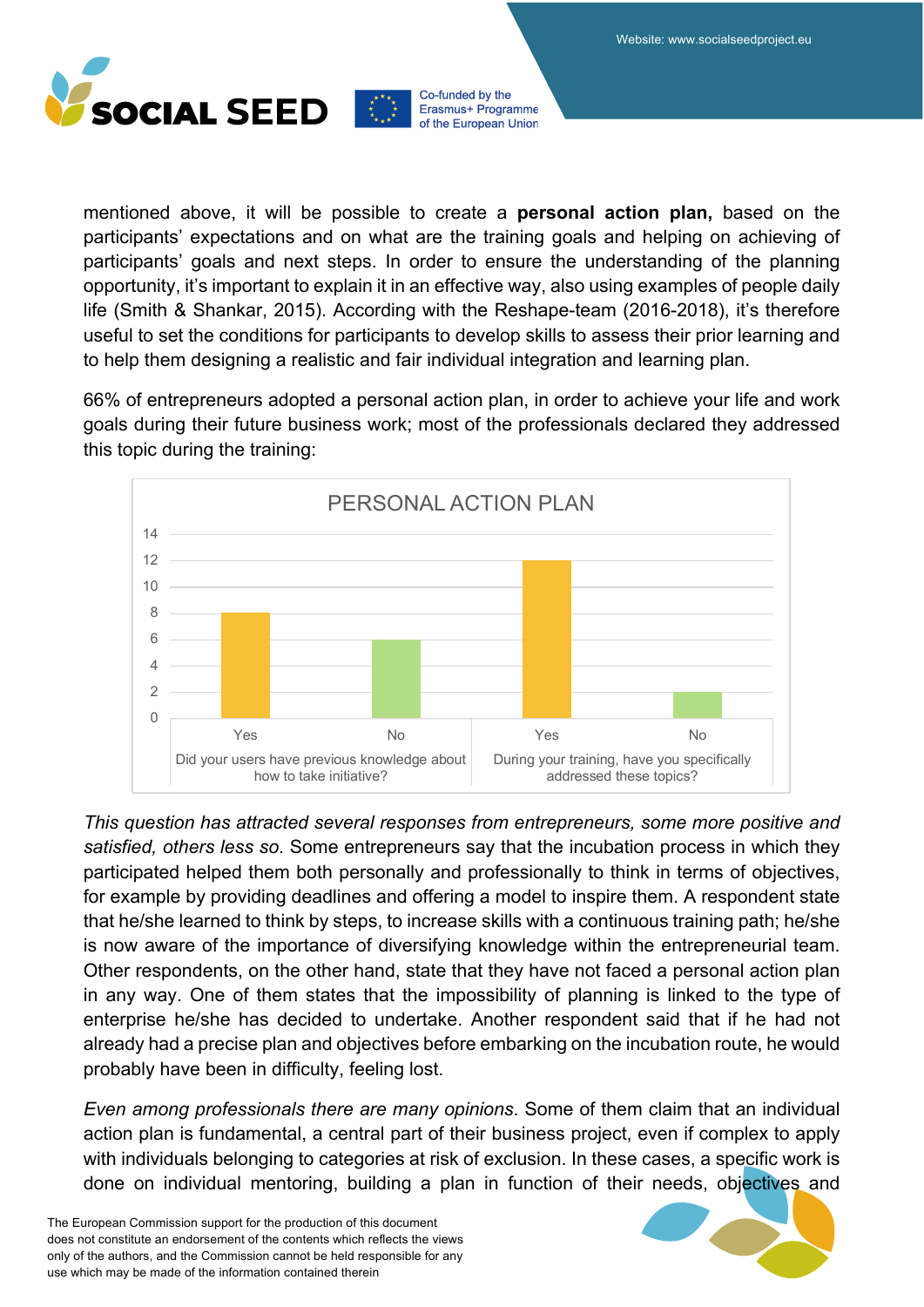



limitations. These professionals state that through the personal action plan the entrepreneurs knew more about their skills and potential and they understand which needs they have, referring to personal and professional life in the start-up process. Other respondents, on the other hand, attach greater importance to the group dimension than to the individual dimension. The individual user therefore assumes value with respect to what he or she can do in the group, the skills and resources he or she can make available. Therefore, the plan is not structured individually, but in an interactive, general dimension.

### **Psychological challenges**

In view of the **challenges** that a business project may result, Centre for Entrepreneurs points out in its report of May 2016 that it's important to impart the general knowledge needed to start a business while also making participants aware of the specific challenges they will face during they path and along their future activity, especially in case of people that may face a **stigma** challenge. With a particular focus on the psychological sphere, it could be necessary to specify that all **emotions** (joy, anger, sadness, happiness, frustration, hope, and more) are welcome. Understanding themselves makes it easier to understand the people around them, including clients, and this helps build positive relationship with others and it will provide mental tools to more effectively manage emotions, helping to take on new challenges (Smith & Shankar, 2015). In fact, during the entrepreneurship support it's fundamental to provide the opportunity to develop competences to deal with values, conflicts and other challenges that arise (Reshape-team, 2016-2018).

Most of entrepreneurs adopted specific strategies for the psychological challenges; most of professionals (11 on 14 answers) declared that training programme didn't address topics as self-awareness and skills to manage psychological difficulties.

*All entrepreneurs positively evaluate the contribution that the incubator has given them (in different ways) in managing the psychological impacts that the entrepreneurial path can produce*. One of them states he/she has learned how to manage time and to reason by priority, trying to select the productive activities from the superfluous ones. The incubator has taught him to manage rest and to practice regenerating leisure activities. Another one says that the training helped he/she to recognize the challenges and manage them collectively with his/her partners. Many of them recognise that challenges are part of entrepreneurial activity, so a sense of responsibility and pressure are normal feelings, but they need to be managed. Often, in addition to the lessons, it is the real and concrete experience that provides strategies and answers.

*The professionals who responded to this question express how difficult it is to assess users' awareness of their path, such as possible psychological impacts*. However, the training could be set up in to work on self-awareness and empowerment, with the possibility to go into specific issues if necessary.

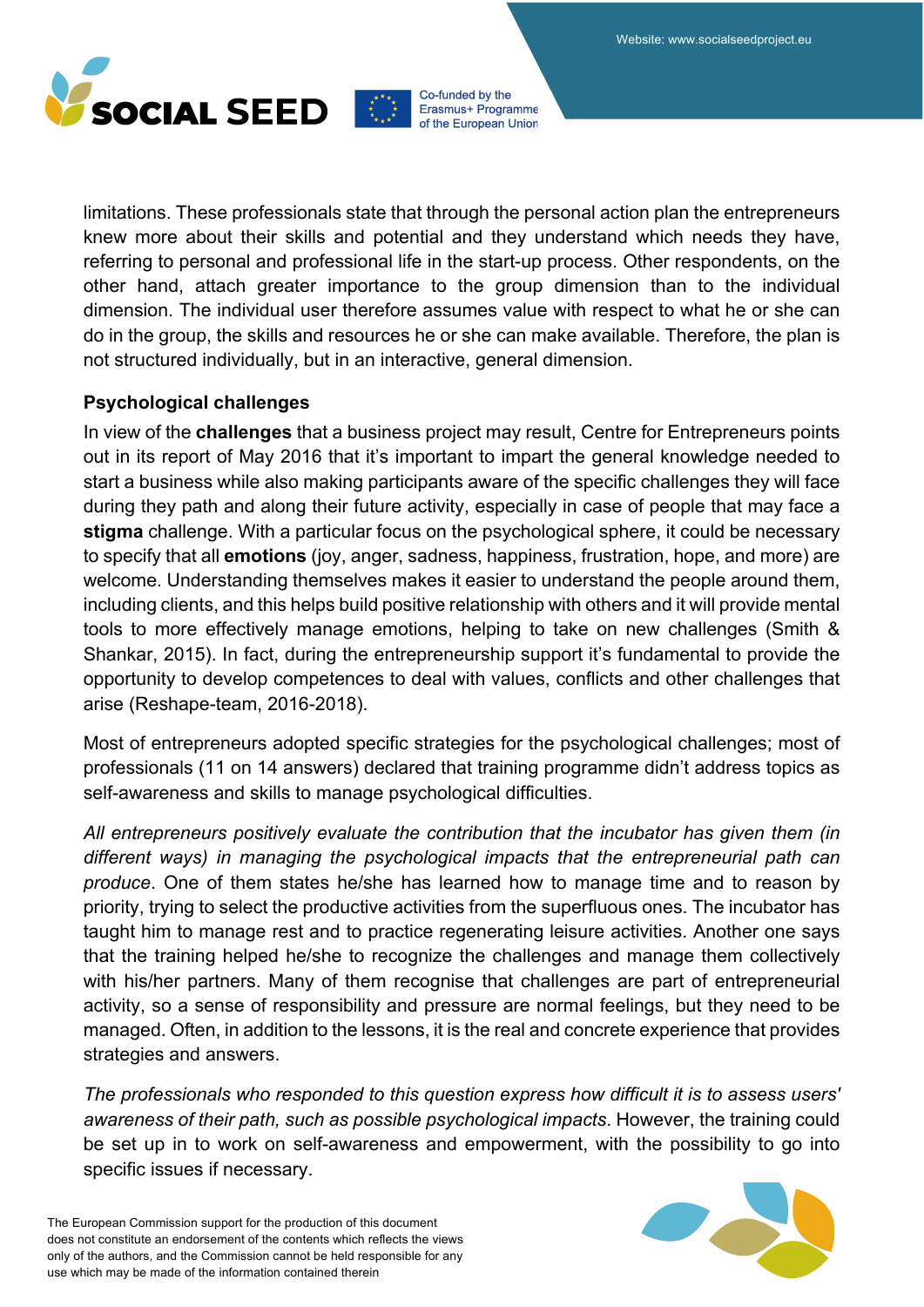



#### **Language**

The **language** is a central issue in training, and, through the literature analysis, it has been found that often training is imparted in the local language, without translation services and not considering eventual challenge of lack of language proficiency. As pointed out by Reshape-team along their project (2016-2018), it might be useful to detect the language skill, so that it is possible to combine language with vocational training in order to overcome **language and cultural barriers**, providing teaching materials in different languages. In the specific case of participants with migrant background, Chliova, Farny and Salmivaara (2018) suggest that it could be necessary to offer training in the native languages of prominent immigrant/refugee groups and to hire consultants with varied cultural backgrounds who also speak minority languages. Furthermore, it's suggested to making provision for instructional materials and recorded lectures of EE (for the blind and partially blind students), providing sign language interpretation or information in accessible formats. (Johnmark Dakung, Orobia, Munene & Balunywa, 2017)

Most of entrepreneurs had previous language skills when they started their business; most of the programs don't provide training on it:



*Generally, courses are delivered in the national mother tongue*, as specialists, stakeholders and clients will also use this language to communicate with users. However, not all incubators offer the possibility to take the course in English or start a course to learn the national language. This may represent a barrier: indeed, an entrepreneur claims to have learned the language independently during the incubation process because he did not know it previously. In response to this, however, some professionals specify that they can direct their users to specific entities in case a language course is needed.

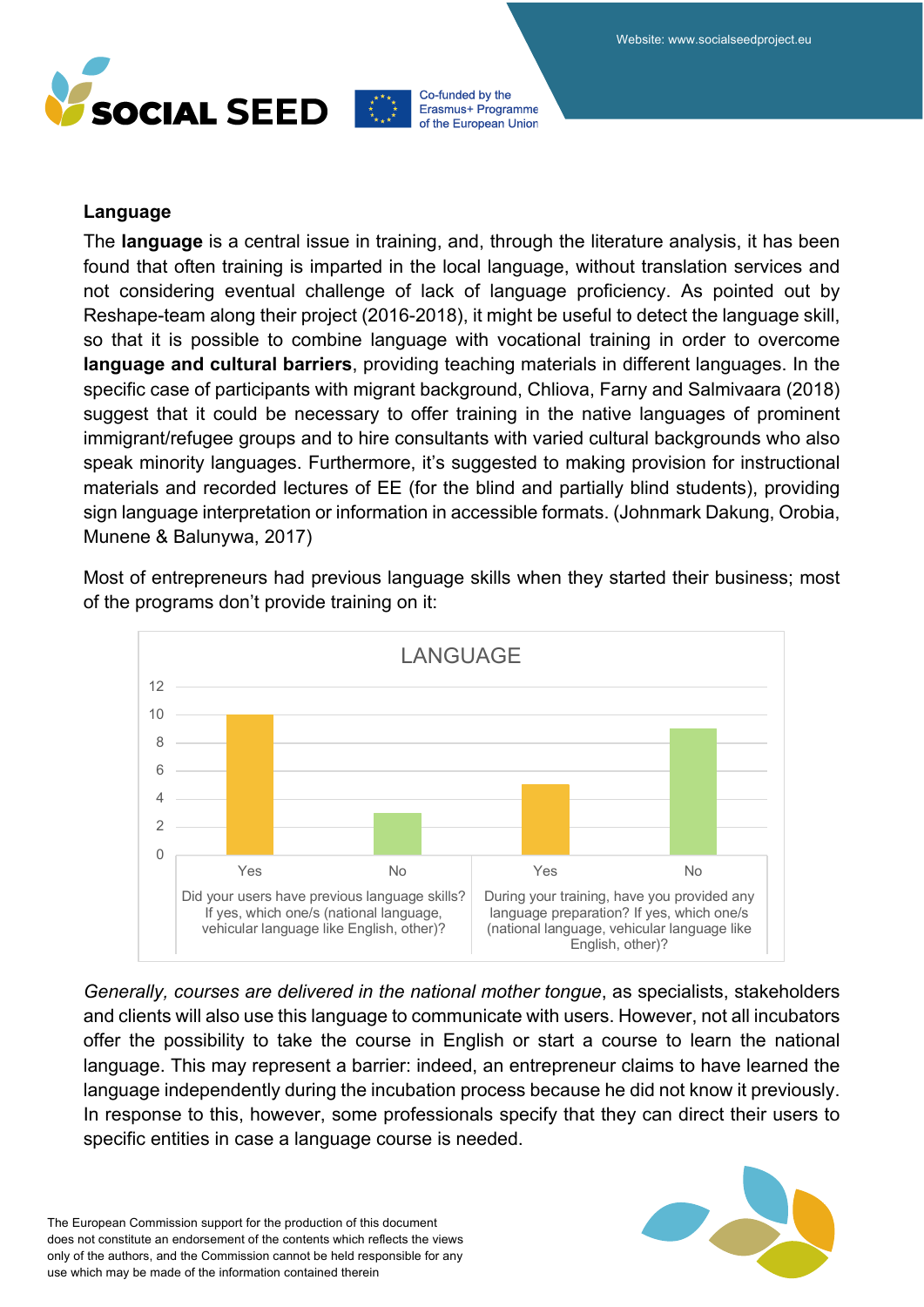



#### **Work-life balance**

An important issue related to managing one's own business is the **work-life reconciliation**, especially when participants have relevant family responsibilities and obligations, such as for single parents or women. It's fundamental to provide initiatives and strategies aimed in balancing work and personal life, in order to help workers, especially women, and to point out the burden that may result in reconciliation of working time and personal life (Peris-Ortiz, M., Rueda-Armengot, C. & Benito Osorio, D., 2012). It's recommended to offer the opportunity to develop skills to self-assess individual situation, supporting participants in **planning in a realistic way** the balance between being a professional, with responsibilities on business managing, and have a personal life, often with family obligations.

Most of entrepreneurs declared that they didn't adopt specific strategies to reconcile their work with their extra-work life (7 on 12), even if professionals underlined that most of the programs addressed this topic:



*All entrepreneurs declare that during the incubation process they have not received specific lessons, strategies or tools to reconcile their work and private life*. At the same time, however, they explain how the problem is real, since entrepreneurial activity implies a strong commitment in time and therefore a consequent difficulty in reconciling it with the time dedicated to the family. Some of them explain how this is learned only through experience, others how being self-employed means never disconnecting from work.

*Professionals claim to address the topic not in terms of a single module, but as a portion of the business plan part*. It is more specifically addressed if users' needs arise, but this is rarer as they often do not work during the incubation period. What professionals believe it is

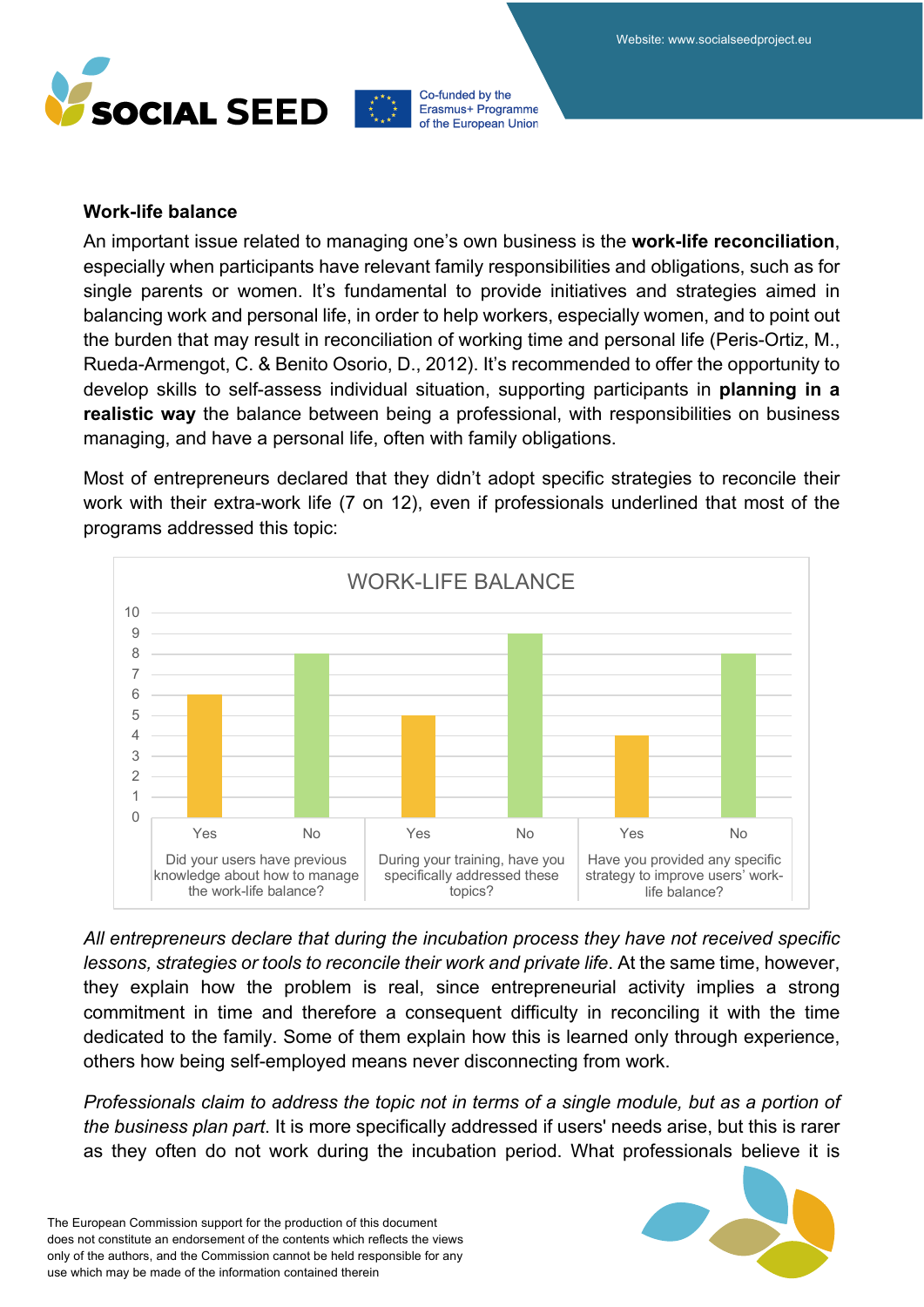

possible to do coincides with working on self-awareness and goal setting (both personal and professional).

### **SELF-AWARENESS**

Literature research has shown that the definition of the contents of entrepreneurial training courses is a key factor to develop and promote entrepreneurship, especially in groups at risk of exclusion (Charney and Libecap, 2003; Hannon, 2005). Indeed, the study of Dakung, J. R. et al. (2017) indicates that the aim in developing the content of entrepreneurship courses should be to **stimulate awareness of entrepreneurship among users**. In this research, which has as a target group disabled student of the Nigerian tertiary institutions, it was observed that to enhance their entrepreneurial action (EA) the disabled learners need customized training in terms of critical thinking, reliance on experience, business-general knowledge, thinking about entrepreneurship as a career, opportunity-specific knowledge, use guest speakers who are experienced entrepreneurs (Brown, 1999; Vesper, 2004). The main finding of the article is that when the entrepreneurship education course content is designed and developed in a manner that is tailored towards the specific needs of disabled students, it will better raise their awareness by providing opportunities for them to learn from real life practical experiences and think of entrepreneurship as a career. This important result can be extended and its implications can be applied to other groups at risk of exclusion.

According to the professionals' perception most of entrepreneurs were aware of their training needs and of the topics to be deepened; this perception is minor in entrepreneurs; however, all of them declared that the final results were evaluated:



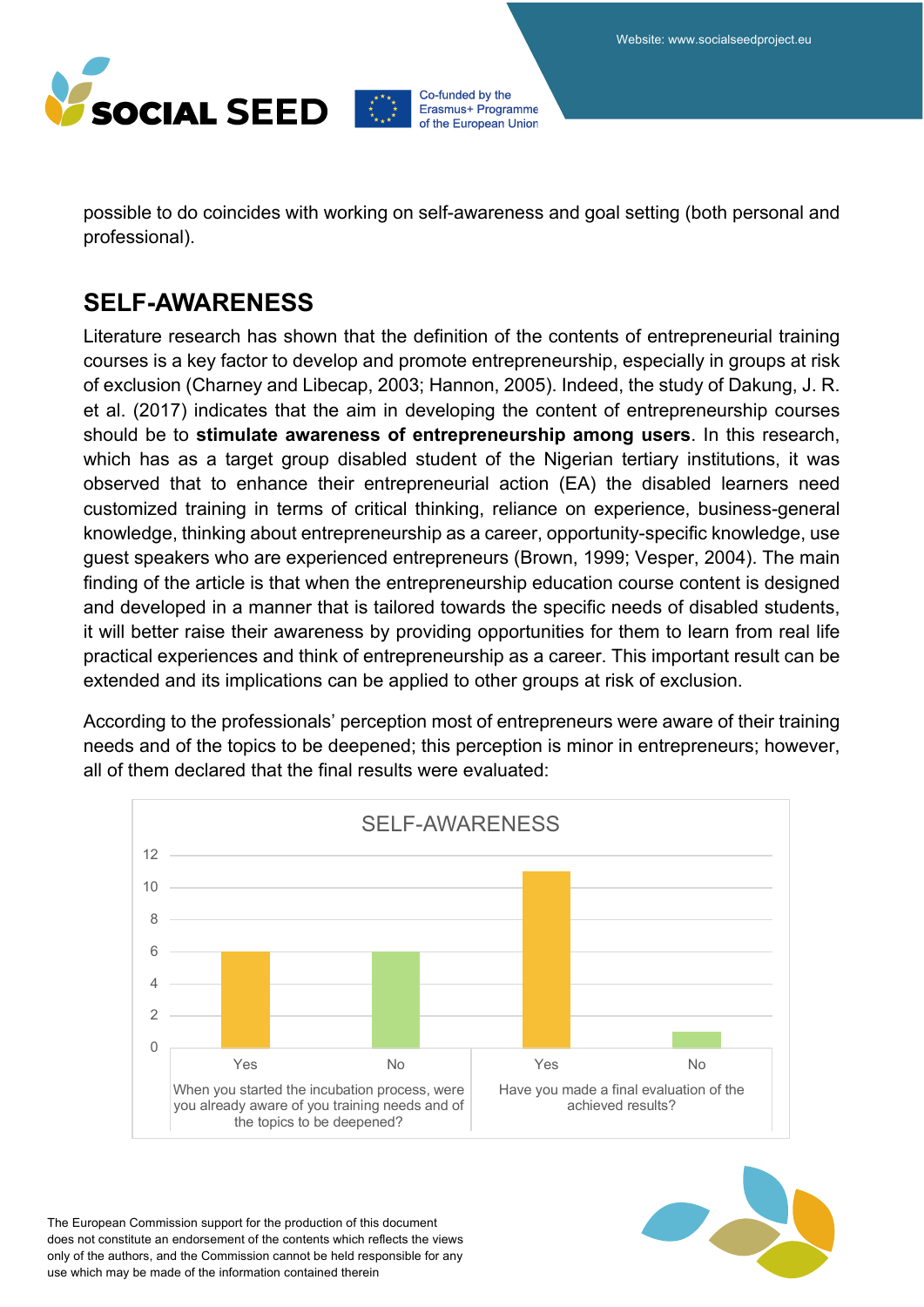



*Many entrepreneurs were evaluated during the incubation process and were able to observe personal growth in terms of professional skills and abilities* (both formally through evaluations and informally through their perception). Generally, they were not aware of the training needs, but it was the training itself that revealed them, also through the work of the mentor. The course has allowed them to think about their business idea, making it more mature and realistic and sometimes abandoning users' ingenuous beliefs. The evaluations were carried out using various methods: interviews with mentors, pre- and post-assessment questionnaire, tests during seminars and courses, coaching.

Likewise, *professionals declare how many evaluation methods are used to monitor and evaluate users before, during and at the end of the course*. Generally, personal interviews and evaluation questionnaires are proposed, to realize the training needs and knowledge they have; also orientation interviews and Curriculum vitae analysis are tools useful to asses them. Additionally, one of the professionals says that the best assessment is observing whether the social business entity was established and is running or not. At the end of the course, to assess whether the training has been effective, a professional proposes to the participants to write all the words that came to their mind to describe the training and the path taken, thus obtaining a descriptive and non-numerical evaluation, which is also an opportunity for the trainers to grow.

### **METHODOLOGY**

Among the studies in literature of interest in terms of new techniques and methodologies through which to structure the training course, the research of Dotson et al. The study evaluated the effects of a well-established **behavioural teaching procedure** on the acquisition of **skills related to self-employment** (worker, supervisor, and clerical work) in young adults with developmental disabilities. In that research was used a group-based teaching interaction procedure which involved a **7-step process**:

- I. describing the skill
- II. identifying when and where it should be used
- III. providing rationales for why the skill is important
- IV. breaking the skill down into component steps
- V. experimenter modelling of the skill for the group
- VI. individual role-play practice

VII. experimenter feedback (e.g., praise for accurate completion and correction of errors with additional opportunities to practice the step) throughout the process.



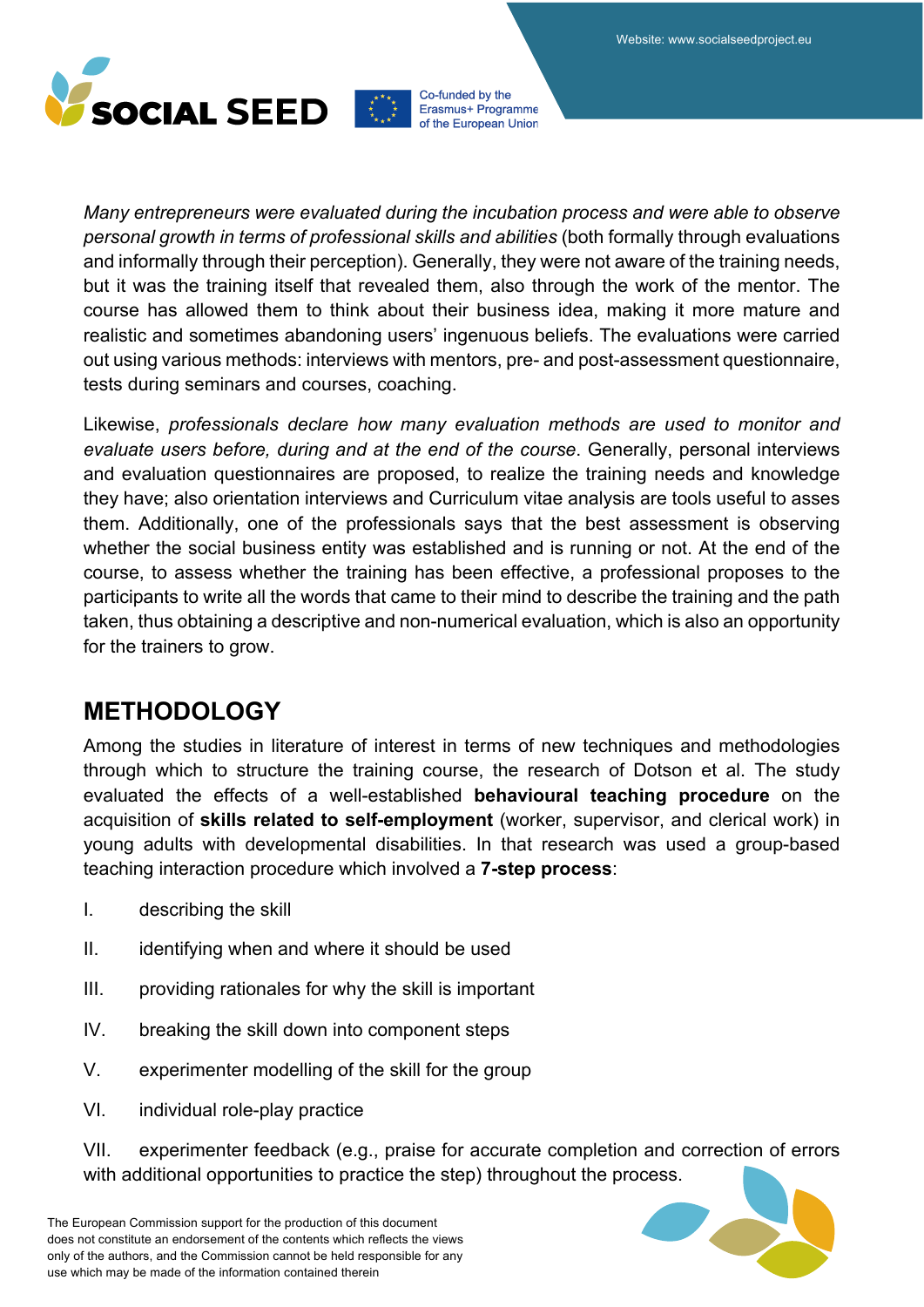

The results suggested that this procedure was effective enough to ensure that three different classes of skills related to self-employment were correctly acquired by participants with developmental disabilities. Research also shows the relevance of **peer-mentoring**. Peers essentially became the job coaches for each other, suggesting that a peer pair model of having people with developmental disabilities work in the community may be an alternative to having a long-term job coach assigned to an individual. This innovative study can provide inspiration and insight for further use, also with other target groups belonging to disadvantaged groups.

According to the received answers the training methodology in incubation process are mixed, as also the evaluation that have been implemented through different methodologies:



### **CONCLUSIONS**

To summarize the key points emerged through the analysis:

1. **Entrepreneurs profile**, including education level, previous working experiences, knowledge and skills already acquired, **have specific implication in the definition of the training needs and the specific training program** in an incubation process. The disadvantaged status of entrepreneurs can be connected with limited knowledge, skills, labour experience, poor human and social capital and discrimination in terms of ages, race and gender. The training program must take in consideration these aspects. **Entrepreneurship education and training is key to developing and expanding their skills and capabilities.**

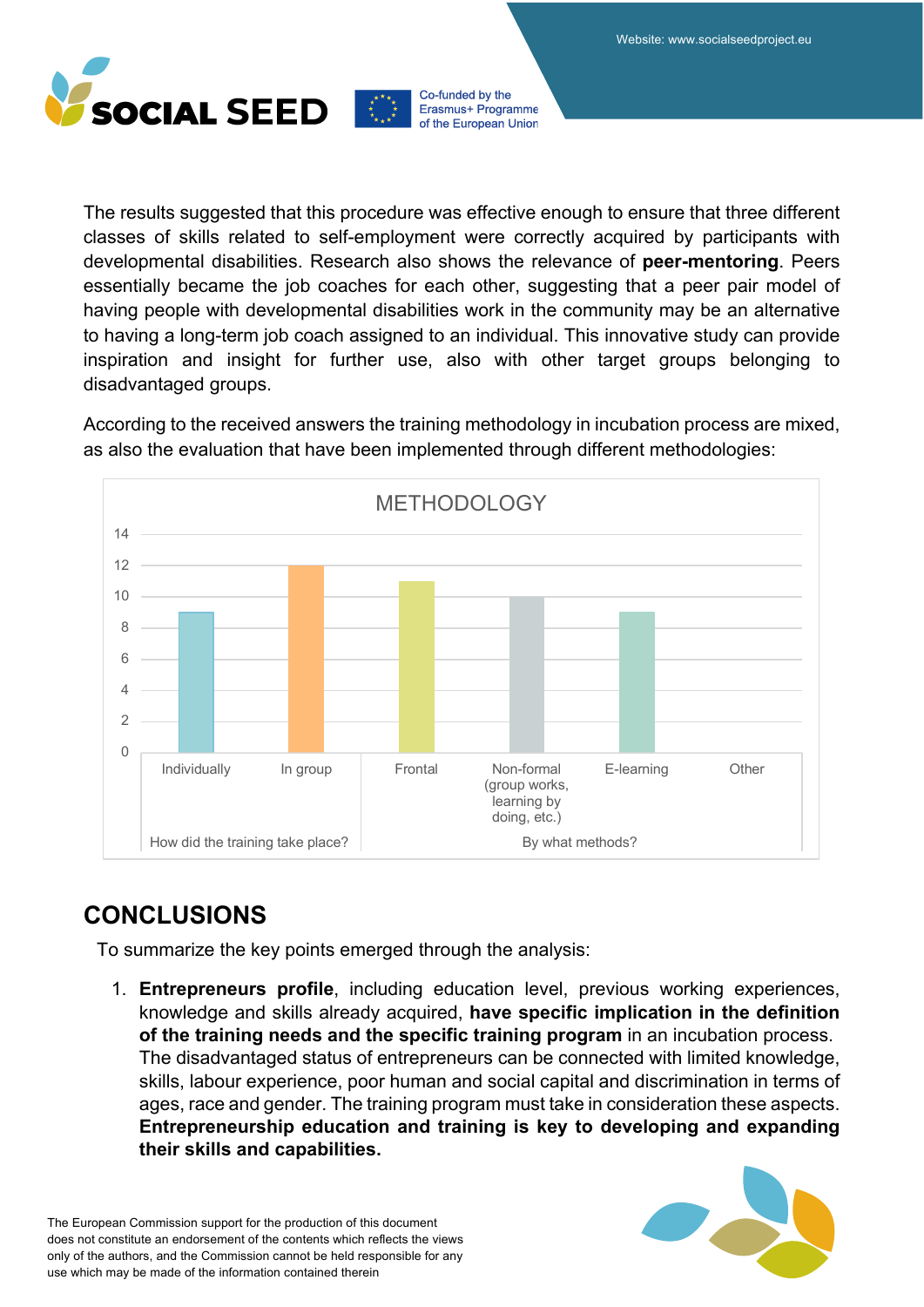

2. **The incubation path is crucial for the success of an entrepreneurship initiative run by vulnerable entrepreneurs** for many reasons.

As concluding comments some entrepreneurs want to add that the program was vital for them, not only for the teachings but especially *for the network they managed* to weave during the incubation period. Useful in addition to the notional part in fact is a more practical portion of coaching professionals and specialists in the field. An entrepreneur affirms that the ideal, in his/her opinion, would be to flank different degrees of command, for example from the area of management, to the marketing director and the owner of a small business; this would be useful to understand how to work at different levels of the hierarchy of command.

On the other hand, professionals emphasize two important aspects of the training path. A relevant aspect in the initial training for an Italian professional should be referred to the *personal plan and the motivation* of the person; in fact, disadvantaged users are not usually aware about their skills and potential, are not motivated and they have no confidence in their chances of success.

Another professional, on the other side, underline the importance of the group, enhancing the individuals in the group as bearers of individual values who elaborate through the work of a small group a project of a hypothetical enterprise. *Teamwork* allows disadvantaged and more fragile people to give each other courage, to reflect in others and confront, seeing that some fears or difficulties are shared and are manageable in a group dynamic.

- 3. **Entrepreneurial education programs have to provide knowledge and understanding about various aspects of bringing a business idea into reality, the characteristics of an entrepreneurial mindset, entrepreneurial intention development, technical knowledge, and developing empowerment and selfawareness of participants**. Additionally, it is possible to combine language with vocational training in order to overcome language and cultural barriers, in the specific case of participants with migrant background. Through the research, has been pointed out that generally during the training is not provided any language course and participants may decide or need to learn it independently. Moreover, it's suggested to making provision of training materials in accessible formats, for example providing instructional materials and recorded lectures of entrepreneurship education (for blind and partially blind students) or with sign language interpretation.
- 4. **The lack of technical knowledge caused specific obstacle during the start-up phase for entrepreneurs**, so it is crucial that the training programme address technical topics connected with entrepreneurship: Financing, Networking, Marketing & sales, Bureaucracy and ICT (Information and Communications Technology).
- 5. During the support to the creation of entrepreneur, **soft skills are considered a central issue** due to the fact that these personal capacities are very useful during the management of one's own business. It emerges that it's not fundamental to dedicate

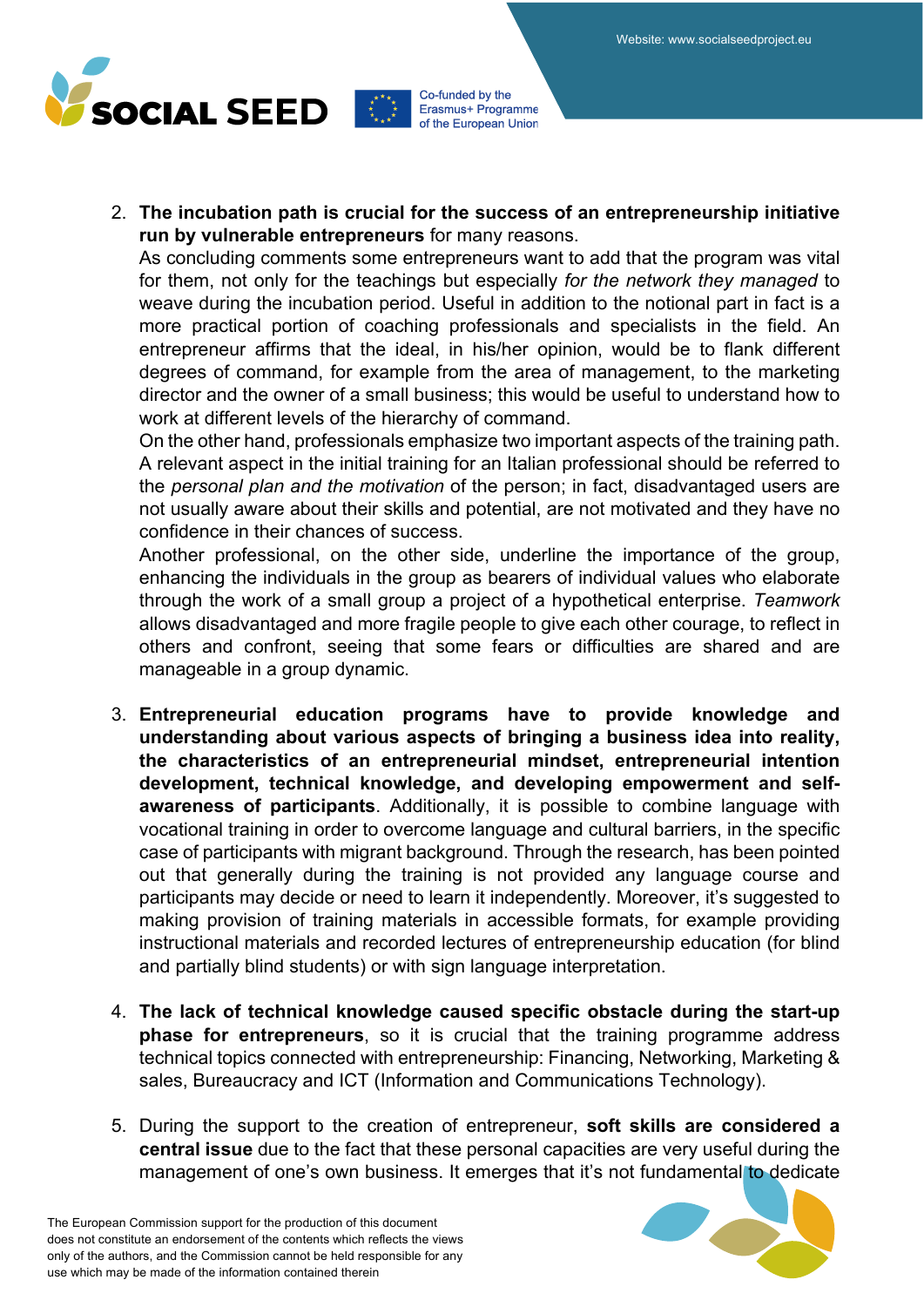

a specific module to soft skills, but it could be done transversally during the different activities of the program. Professionals should encourage the development of participants' soft skills through teamwork, giving them the opportunity to make their personal skills available to the group. Through formal and informal learnings, entrepreneurs can acquire or reinforce communication skills, mediation ability, problem solving, adaptation and flexibility.

- 6. In order to achieve success in the business project, **planning is a central issue and it's fundamental that participants have a high degree of involvement during the training: a specific work is required on individual mentoring, building a plan in function of their needs, objectives and limitations**. With a particular reference on planning personal goals and next steps, the personal action plan is an important tool that may help participants to meet their expectations and to manage on their own their business activity, helping them to think in terms of objectives, both from a personal and professional point of view. In this regard it emerges that, during the training activities considered in the empirical research, is not paid enough attention to provide strategies to balance work and personal sphere. In fact, it has been pointed the value on being aware on the impact that entrepreneur work may have in personal life and in time dedicated to family, in order to be able to find the best solutions for work-life conciliation after starting up their own business.
- 7. Considering the substantial impact on the psychological sphere that the management of one's own business may have, **it's important to raise awareness on participants on challenges they may face.** From the empirical research it emerges that this kind of challenges might be normal, but it's fundamental to know strategies and tips to managed them. Therefore, it's recommended to offer the opportunity to work on selfawareness and empowerment, with the possibility to go into specific issues if necessary.
- 8. **The training methods have to be aligned with education level and personal requirements of entrepreneurs, mixing different methodologies** (frontal, nonformal, e-learning, peer mentoring, just to mention some examples). Specifically, a study from Dotson et al. evaluated the effects of a well-established behavioural teaching procedure on the acquisition of skills related to self-employment (worker, supervisor, and clerical work) in young adults with developmental disabilities. This innovative study can provide inspiration and insight for further use, also with other target groups belonging to disadvantaged groups.

According to the feedback from professionals, **non-formal training methodologies generally are more engaging and motivating,** as arouse greater interest in an aspiring entrepreneur who can see live experiences and situations that recall his own project, rather than limiting himself to a theoretical study and further away from concrete cases. Some examples could be:

Learning by doing

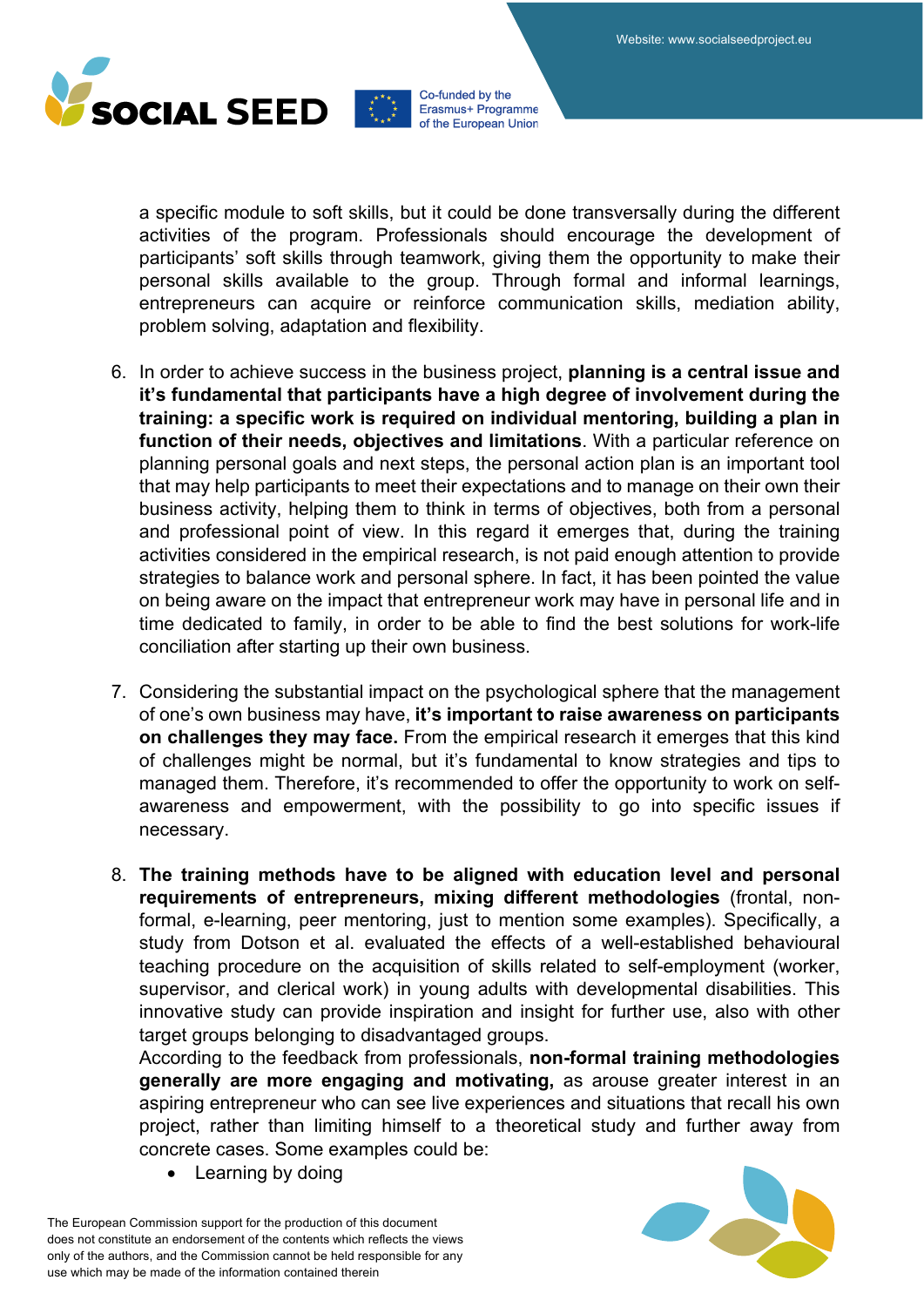

- Meetings with successful entrepreneurs or experts
- Study visits
- Application of contents to the construction of their business model.
- 9. **In the evaluation of the incubation process a central part is referred to selfassessment**: entrepreneurs evaluated during the incubation process are able to observe personal growth in terms of professional skills and abilities (both formally through evaluations and informally through their perception). Many evaluation methods are used to monitor and evaluate users before, during and at the end of the course: personal interviews with mentors, pre- and post-assessment questionnaire, tests during seminars and courses, orientation interviews and Curriculum vitae analysis, coaching.

### **REFERENCES**

Ashoka, Citi Foundation. (2019). *Celebrating ChangemakERS*

Blackburn R., Smallbone D. (2014). *Sustaining self-employment for disadvantaged entrepreneurs*. (Project Report) Paris, France: Organisation for Economic Co-operation and Development.

Broring, Georg, Schatz, Eberhard, eds. (2008). *Empowerment and self – organisations of drug users: experiences and lessons learnt.* Amsterdam: Foundation Regenboog AMOC.

Brown, C. 1999. *Teaching New Dogs New Tricks: The Rise of Entrepreneurship Education in Graduate Schools of Business*. DIGEST99 (2): 1–4.

Centre for Entrepreneurs-CFE. (2016). *From inmates to entrepreneurs – How prison entrepreneurship can break the cycle of reoffending.* Centre for Entrepreneurs, Report May 2016.

Charney, A.H., and G.D. Libecap. 2003. *The Contribution of Entrepreneurship Education: An Analysis of the Berger programme.* International Journal of Entrepreneurship Education 1 (3): 385–418.

Chliova M., Farny S., Salmivaara V. (2018). *Supporting refugees in entrepreneurship*. Aalto University - Prepared for the OECD Centre for Entrepreneurship, SMEs, Regions and Cities January 2018

Dotson W. H., Richman D. M., Abby L., Thompson S., Plotner A. (2013). *Teaching skills related to self-employment to adults with developmental disabilities: An analog analysis.* Research in Developmental Disabilities 34 (2013) 2336–2350

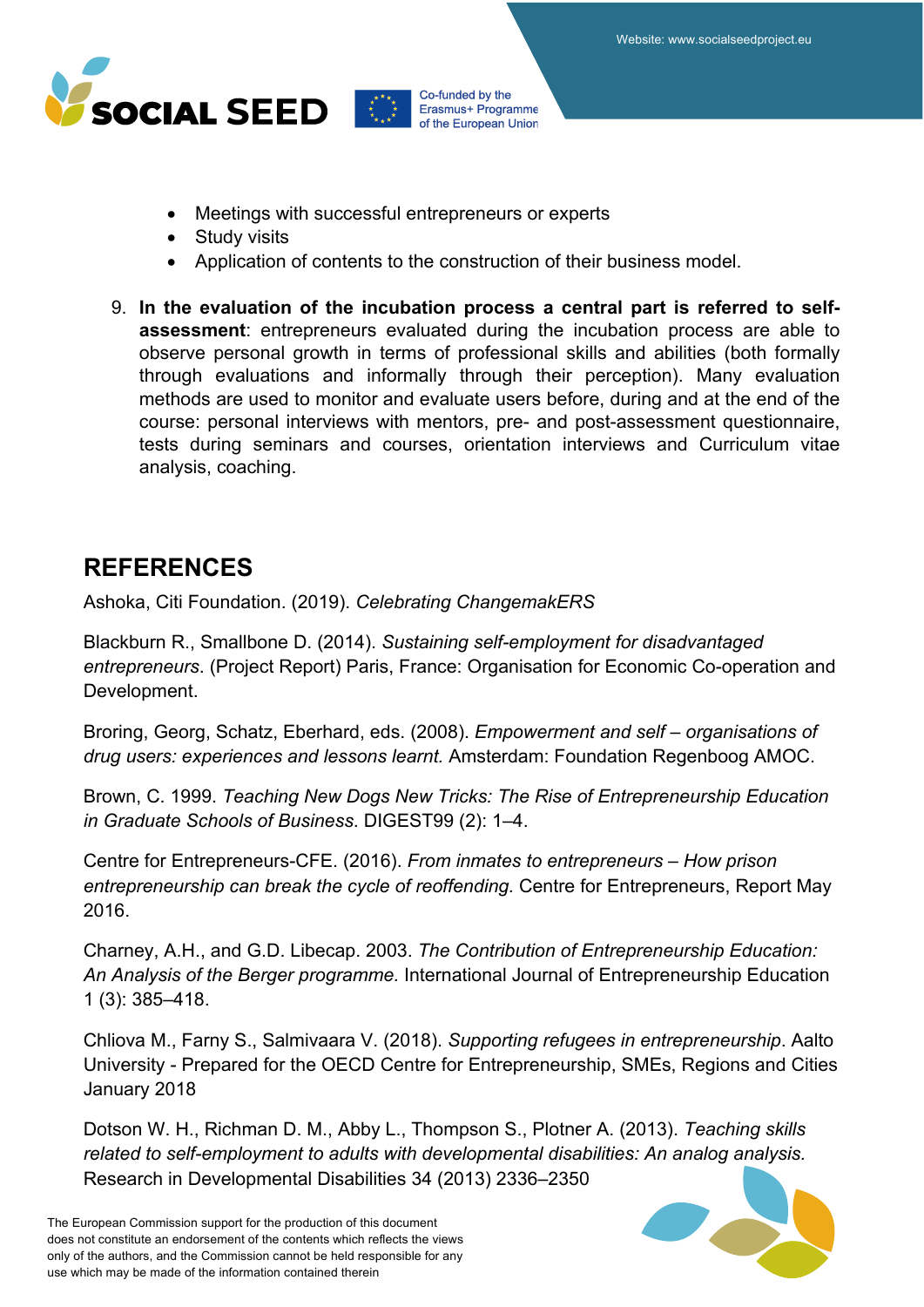

Dotson, W. H., Richman, D. M., Abby, L., Thompson, S. & Anthony Plotner. 2013. Teaching skills related to self-employment to adults with developmental disabilities: An analog analysis. *Research in Developmental Disabilities 34 (2013) 2336–2350.*

*Entrepreneurship development training manual*. DSW (Deutsche Stiftung Weltbevoelkerung). June 2014.

Euricse (European Research Institute on Cooperative and Social Enterprises) and Commission Staff. (2013). *Social economy and social entrepreneurship social Europe guide volume 4*. European Commission, March 2013.

Grigorescu A. (2015). *Educational barriers for disadvantaged groups in entrepreneurship*. Procedia Economics and Finance, Science Direct

Hannon, P.D. 2005.*The Journey from Student to Entrepreneur: A Review of the Existing Research into Graduate Entrepreneurship*. Birmingham: National Council for Graduate Entrepreneurship.

Hilka Pelizza Vier Machado, Sebastião Gazola, Joiceli Dos Santos Fabricio, Miguel Eduardo Moreno Anez. (2015). *Women entrepreneurs: Reasons and difficulties for starting in business.* Universidade presbiteriana Mackenzie

Isfol - Progetto Cooperazione transnazionale. (2012). *Toolkit per la valutazione dei fabbisogni delle competenze*. Ministero del Lavoro e delle Politiche Sociali. Luglio 2012

Magree J., M.Ed. (2007). *The social and psychological barriers facing women entrepreneurs in the 21st century.* SSRN

Muñoz R. M., Salinero Y., Peña I., Sanchez de Pablo J. D. (2019). *Entrepreneurship Education and Disability: An Experience at a Spanish University*. Administrative science

Peris-Ortiz, M., Rueda-Armengot, C. & Benito Osorio, D. (2012). *Women in business: entrepreneurship, ethics and efficiency*. Int Entrep Manag J 8, 343–354 (2012). https://doi.org/10.1007/s11365-011-0177-0

*Policy guide on entrepreneurship for migrants and refugees.* (2018). UNCTAD

Powell A. (2017). *An Analysis of Entrepreneurial Education in the Criminal Justice System.* Honors Theses 107, University of Mississipi.

Progetto Cofinanziato Dall'unione Europea: P*rogetti per il reinserimento socio-lavorativo di detenuti ed ex detenuti: alcune buone pratiche realizzate in italia*. Programmazione 2007 – 2013